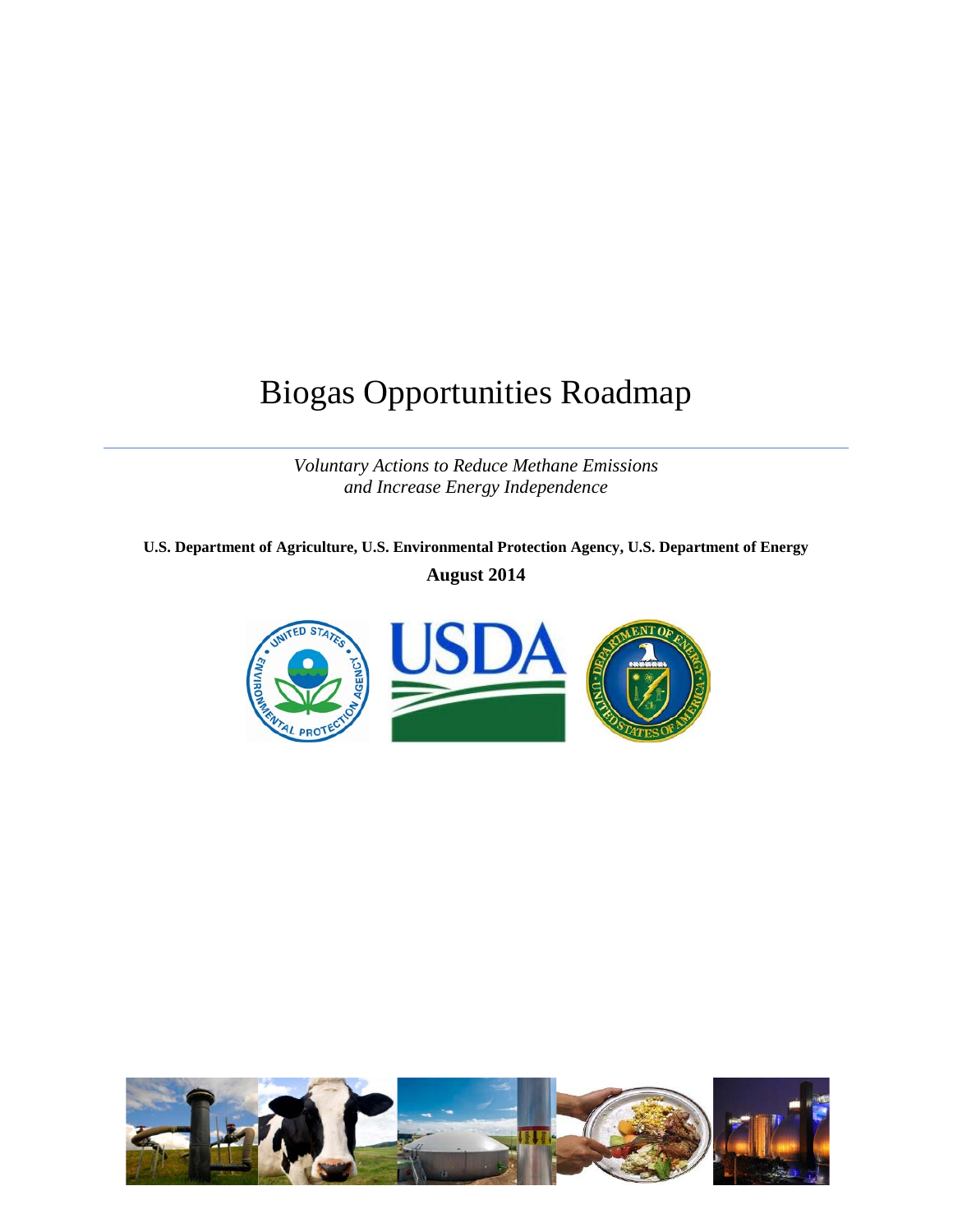# **Biogas Opportunities Roadmap**

# **Table of Contents**

| L.                      |                                                                                       |  |
|-------------------------|---------------------------------------------------------------------------------------|--|
| П.                      |                                                                                       |  |
|                         |                                                                                       |  |
|                         |                                                                                       |  |
|                         |                                                                                       |  |
|                         |                                                                                       |  |
|                         |                                                                                       |  |
|                         |                                                                                       |  |
|                         |                                                                                       |  |
|                         |                                                                                       |  |
| Ш.                      |                                                                                       |  |
|                         |                                                                                       |  |
|                         |                                                                                       |  |
| IV.                     | <b>Primary Barriers to Realizing the Full Potential of a U.S. Biogas Industry  20</b> |  |
| $\mathbf{V}_{\text{-}}$ |                                                                                       |  |
|                         |                                                                                       |  |
|                         |                                                                                       |  |
|                         |                                                                                       |  |
| VI.                     |                                                                                       |  |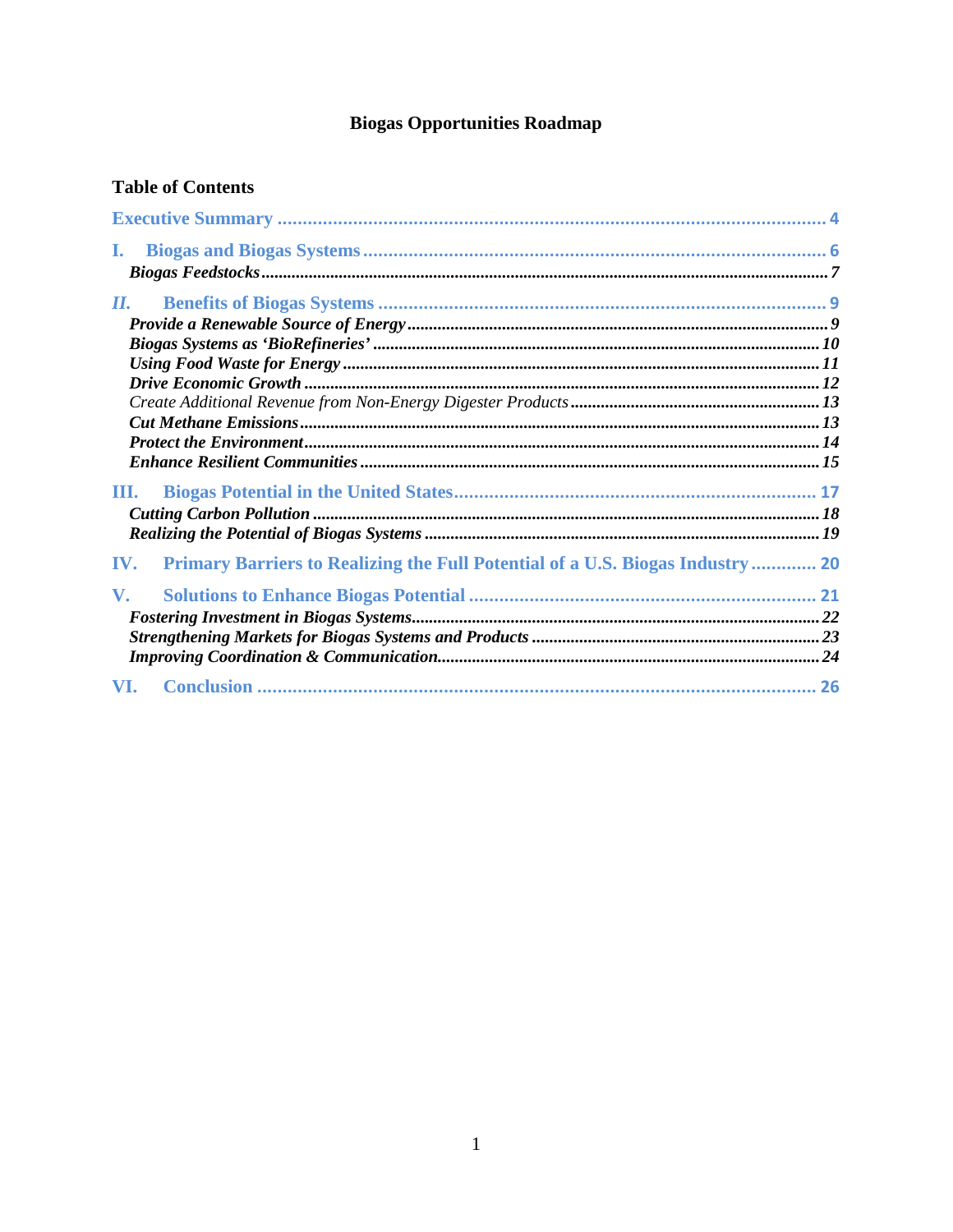# **Table of Figures**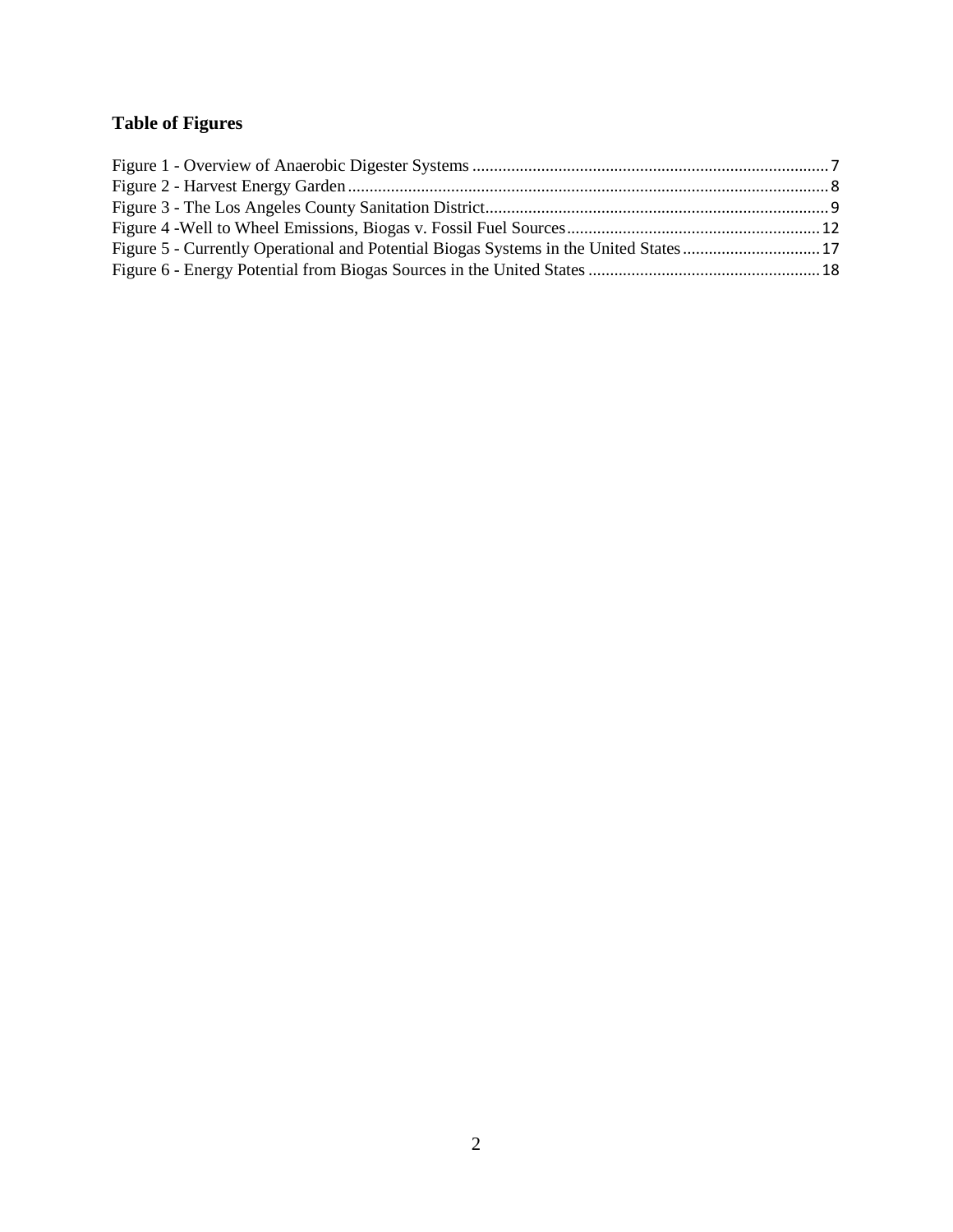#### **Disclaimer**

This report documents work sponsored by an agency of the United States Government. Neither the United States Government nor any agency thereof, nor any of their employees, makes any warranty, expressed or implied, or assumes any legal liability or responsibility for the accuracy, completeness, or usefulness of any information, apparatus, product, or process disclosed, or represents that its use would not infringe privately owned rights. Reference herein to any specific commercial product, process, or service by trade name, trademark, manufacturer, or otherwise, does not constitute or imply its endorsement, recommendation, or favoring by the United States Government or any agency thereof. The views and opinions of authors expressed herein do not necessarily state or reflect those of the United States Government or any agency thereof.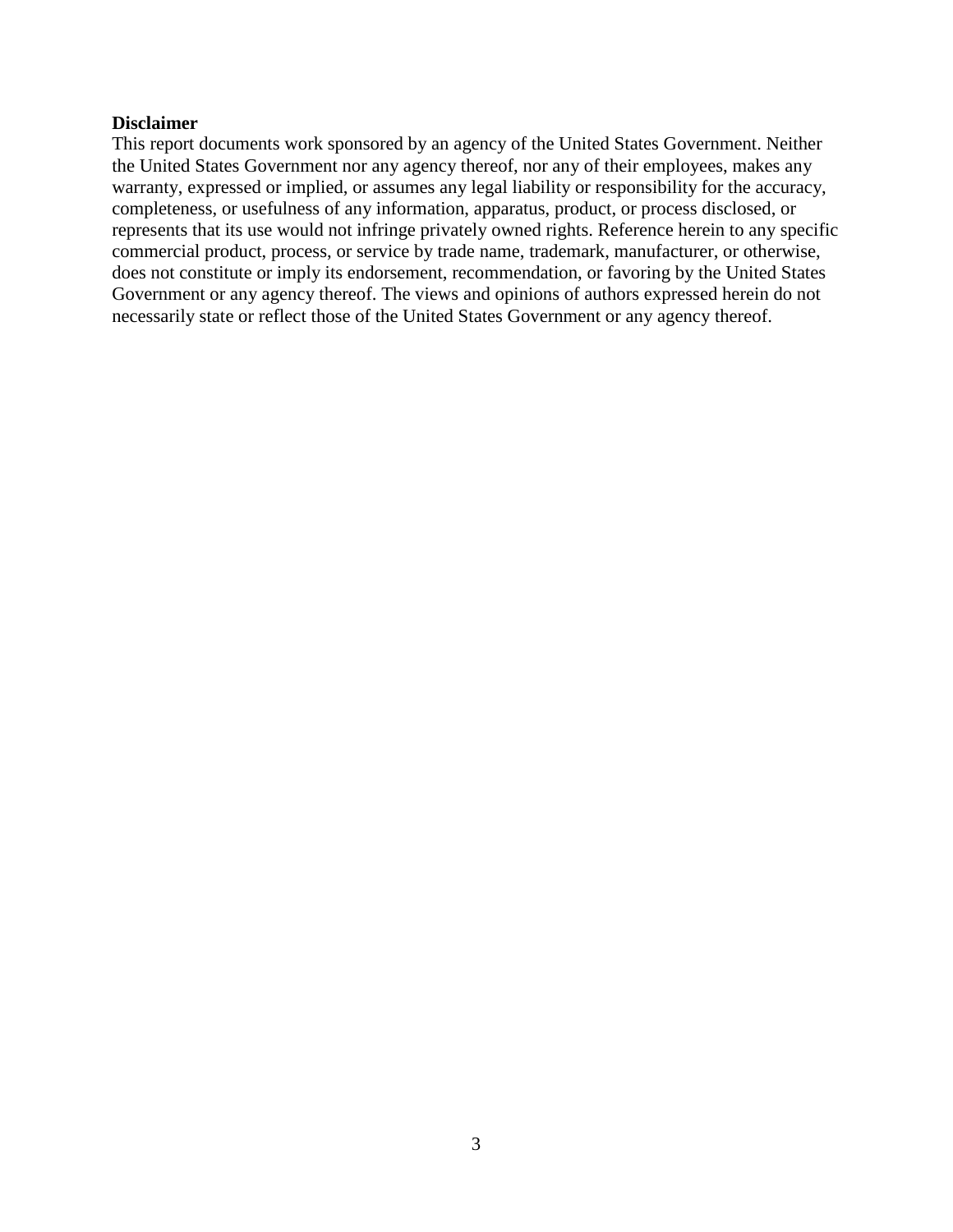# <span id="page-4-0"></span>**Executive Summary**

Methane is both a potent greenhouse gas and a valuable source of energy. In the Climate Action Plan, President Obama directed the Administration to develop a comprehensive, interagency strategy to reduce methane emissions. In March 2014, the White House released the *Climate Action Plan - Strategy to Reduce Methane Emissions*. As part of the Strategy, the U.S. Department of Agriculture (USDA), the U.S. Environmental Protection Agency (EPA) and the U.S. Department of Energy (DOE) committed to work with industry leaders to formulate a biogas roadmap.

This *Biogas Opportunities Roadmap* builds on progress made to date to identify voluntary actions that can be taken to reduce methane emissions through the use of biogas systems and outlines strategies to overcome barriers to a robust biogas industry in the United States. It supports the U.S. dairy industry's voluntary 2008 goal to reduce its greenhouse gas emissions by 25% by 2020. This goal was a driver behind a partnership forged between the Dairy Industry and USDA in December 2009 and renewed in May 2013. As part of the 2013 renewal, the dairy industry also requested that USDA create a voluntary biogas roadmap to support this goal.

Biogas is a proven source of energy used in the United States and around the world for decades. The United States currently has more than 2,000 sites producing biogas. The Roadmap found that with the proper support, more than 11,000 additional biogas systems could be deployed in the United States. If fully realized, these biogas systems could produce enough energy to power more than 3 million American homes and reduce methane emissions equivalent to 4 to 54 million metric tons of greenhouse gas emissions in 2030, the annual emissions of between 800,000 and 11 million passenger vehicles.

In order to realize these opportunities, the Roadmap identifies actions the Federal government will take to increase the use of biogas to meet our renewable energy goals, strengthen the economy, and reduce methane emissions exclusively through voluntary actions. These include:

- **Promoting Biogas Utilization through Existing Agency Programs**: USDA, DOE, and EPA will use their existing programs as a vehicle to enhance the utilization of biogas systems in the U.S by ensuring that existing criteria for technical and financial assistance considers the benefits of biogas systems, leveraging over \$10 million in research funding to enhance the economic viability and benefits of biogas systems and co-products, and strengthening programs that support the use of biogas for clean energy, transportation fuel, renewable chemicals and biobased products.
- **Fostering Investment in Biogas Systems**: To help overcome financial barriers to the widespread investment in biogas systems, USDA will lead efforts to improve the collection and analysis of industry financial and technical data needed to track the performance of anaerobic digesters, evaluate current loan and grant programs for opportunities to broaden the financing options available for biogas systems, and review Federal procurement guidelines to ensure that products of biogas systems are eligible for and promoted by applicable government procurement programs.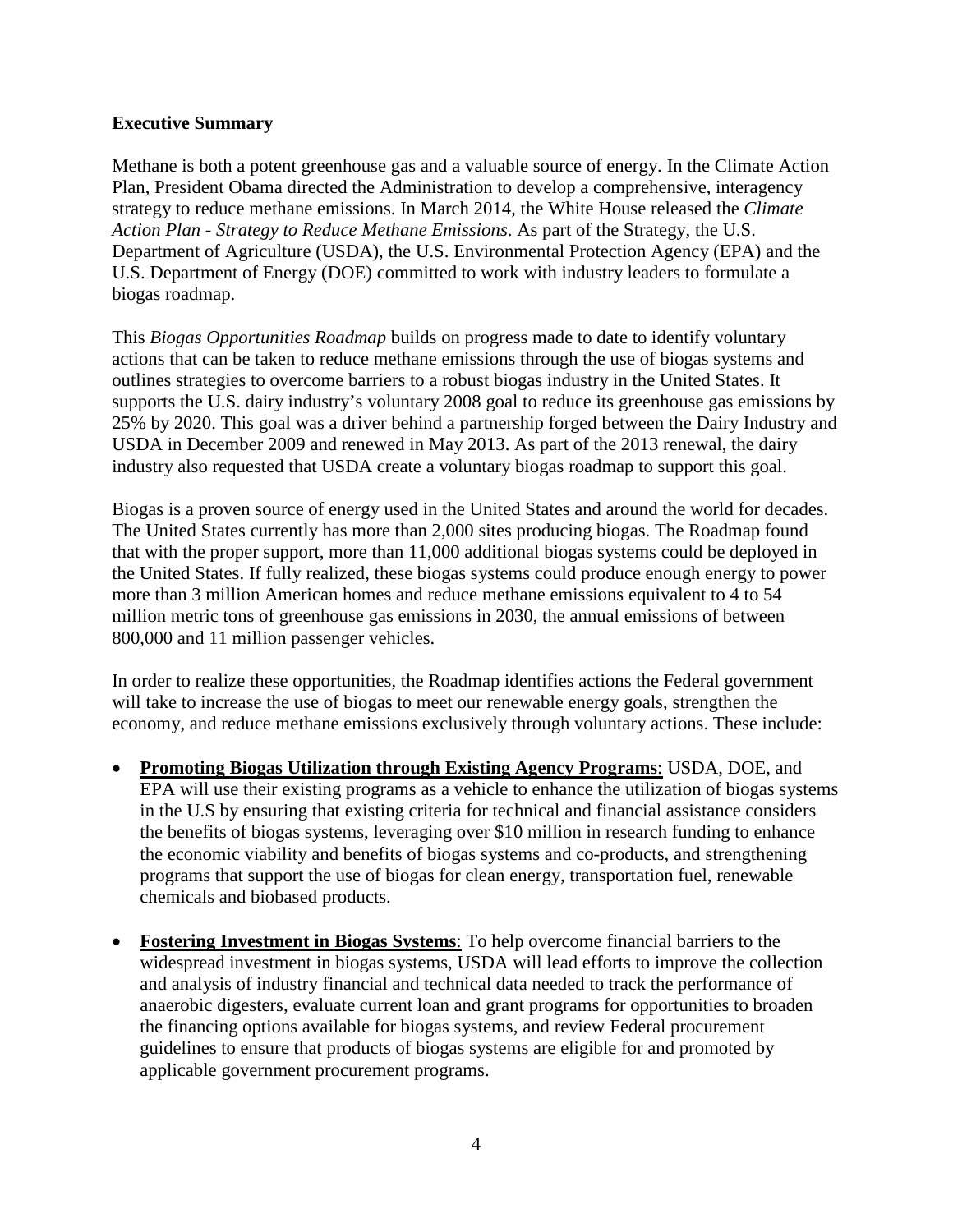- **Strengthening Markets for Biogas Systems and System Products:** To strengthen U.S. markets for renewable energy and value-added non-energy products from biogas systems, USDA, DOE, and EPA will review opportunities to overcome barriers to integrating biogas into electricity and renewable natural gas markets, for example, though modernizing existing Federal incentives provided for renewable energy generation. USDA, EPA, and DOE will also drive the creation of tools to help industry broaden the market development for energy and non-energy biogas systems products.
- **Improving Communication and Coordination:** In order to implement the strategies laid out in this document and promote strong coordination and messaging across Federal agencies, USDA will establish a Biogas Opportunities Roadmap Working Group that will include participation from DOE and EPA, as well as the dairy and biogas industries. The Working Group will collaborate with industry to publish a progress report in August 2015, which identifies and prioritizes policies and technology opportunities to expand the biogas industry and reduce greenhouse gas emissions.

The emissions intensity of the production of meat and milk in the United States is already much lower today than [i](#page-27-0)t was even a few decades ago<sup>i</sup>. Due to improvements in production efficiency, it's amongst the lowest in the world<sup>[ii](#page-27-1)</sup>. Enhancing the deployment of cost-effective technology to utilize biogas can increase revenues and reduce emissions, providing another "win-win" for farmers, communities, and the nation.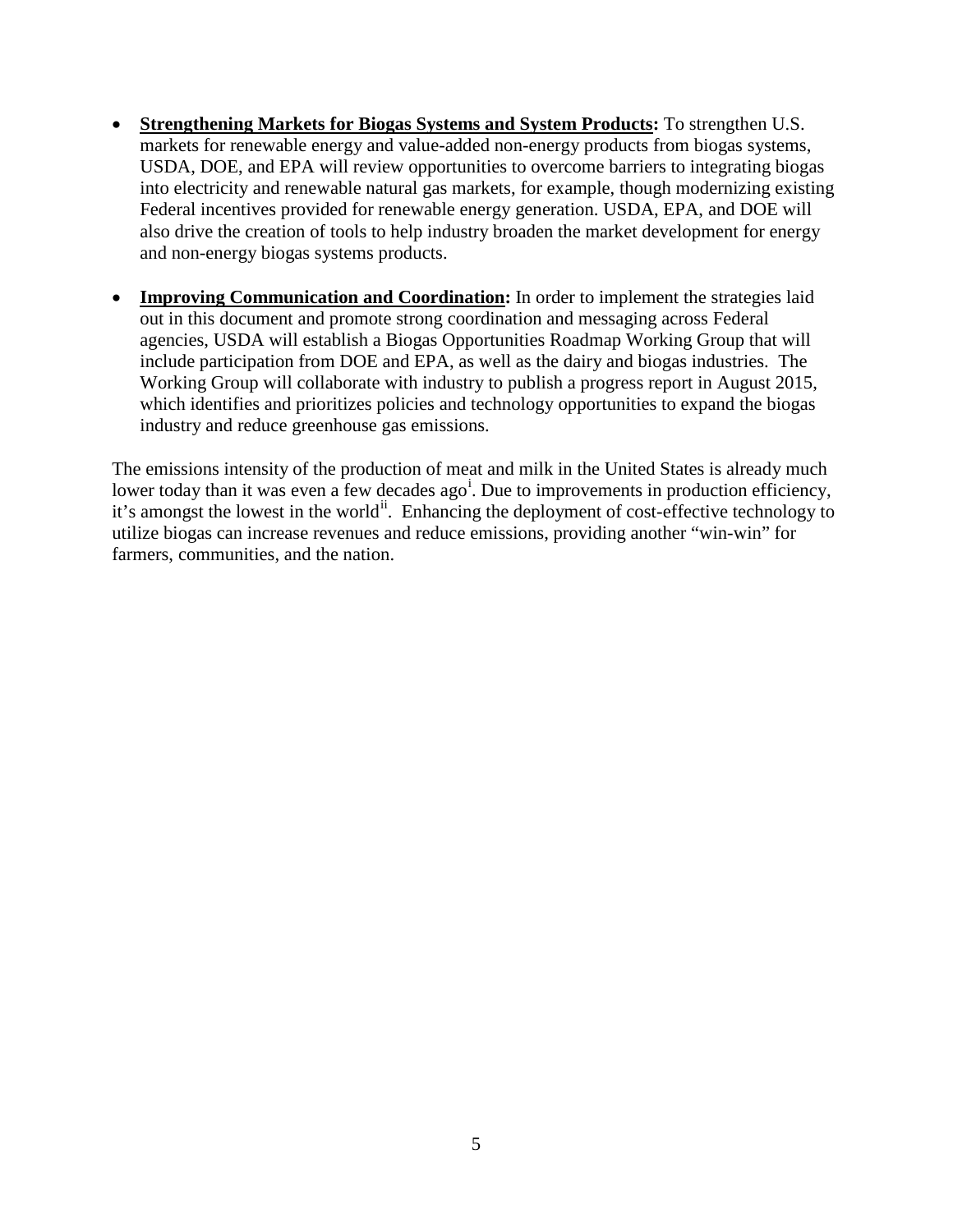# <span id="page-6-0"></span>**I. Biogas and Biogas Systems**

Biogas is primarily a mixture of methane and carbon dioxide produced by the bacterial decomposition of organic materials in the absence of oxygen. Depending on the source of organic matter, biogas typically contains 50-70% methane, 30-40% carbon dioxide, and trace amounts of other constituents, such as hydrogen sulfide, hydrogen, nitrogen, and siloxanes.

Today, methane accounts for nearly 9% of domestic greenhouse gas emissions. Thirty six percent of these emissions come from the agricultural sector, equivalent to over 200 million tons of carbon pollution. While methane's lifetime in the atmosphere is much shorter than carbon dioxide, it is more efficient at trapping radiation. Pound for pound, the comparative impact of methane on climate change is over 20 times greater than carbon dioxide over a 100-year period. Although U.S. methane emissions have decreased by 11 percent since 1990, they are projected to increase through 2030 if additional action is not taken.

Biogas systems have the potential to capture methane that would escape into the atmosphere and utilize it to create energy (e.g., electricity, heat, vehicle fuel). Other byproducts of biogas systems include non-energy products such as nutrient rich soil amendments, pelletized and pumpable fertilizers, and even feedstock for plastics and chemicals. Successful biogas systems capture and use gas from landfills and/or the anaerobic digestion of wastewater biosolids, animal manure, and other organics for energy. Each system includes both the infrastructure to manage the organic wastes as well as the equipment to generate energy from the resulting biogas. These systems have been used on a commercial scale in the United States since the late 1970s, when concerns over energy prices and U.S. dependence on oil spurred interest in the use of recovered biogas as a source of energy.

While the landfill gas energy industry has matured over the last 40 years due to third-party private investment, a strong project development community, and federal incentives, the biogas industry as a whole has not advanced at the same rate. There are currently more than 630 landfill gas energy projects in place across the United States, with more than 2,000 MW of installed capacity for electricity generation and more than 310 million cubic feet per day of gas delivered for industrial purposes.<sup>fii</sup> Meanwhile, only 239 manure-based digesters are in operation across the United States. The landfill gas energy sector offers many lessons that could be applied to the biogas industry as a whole due to the similarities in project development and the technologies for processing and using the resultant biogas.

Differences between landfills and anaerobic digesters are clear; however, divisions based on feedstock sources are becoming blurred. While older biogas systems typically were designed to process one feedstock, new systems usually can accept a variety of organic materials. Traditional waste management systems and recycling or alternative processing options are now converging. Lines drawn between landfills, water resource recovery facilities, manure management, sourceseparated organics, and industrial waste streams are becoming harder to discern. Anaerobic digesters and biogas systems have become a hot topic for many local, state, and national discussions as policymakers recognize organic waste as a resource to use rather than a problem to manage.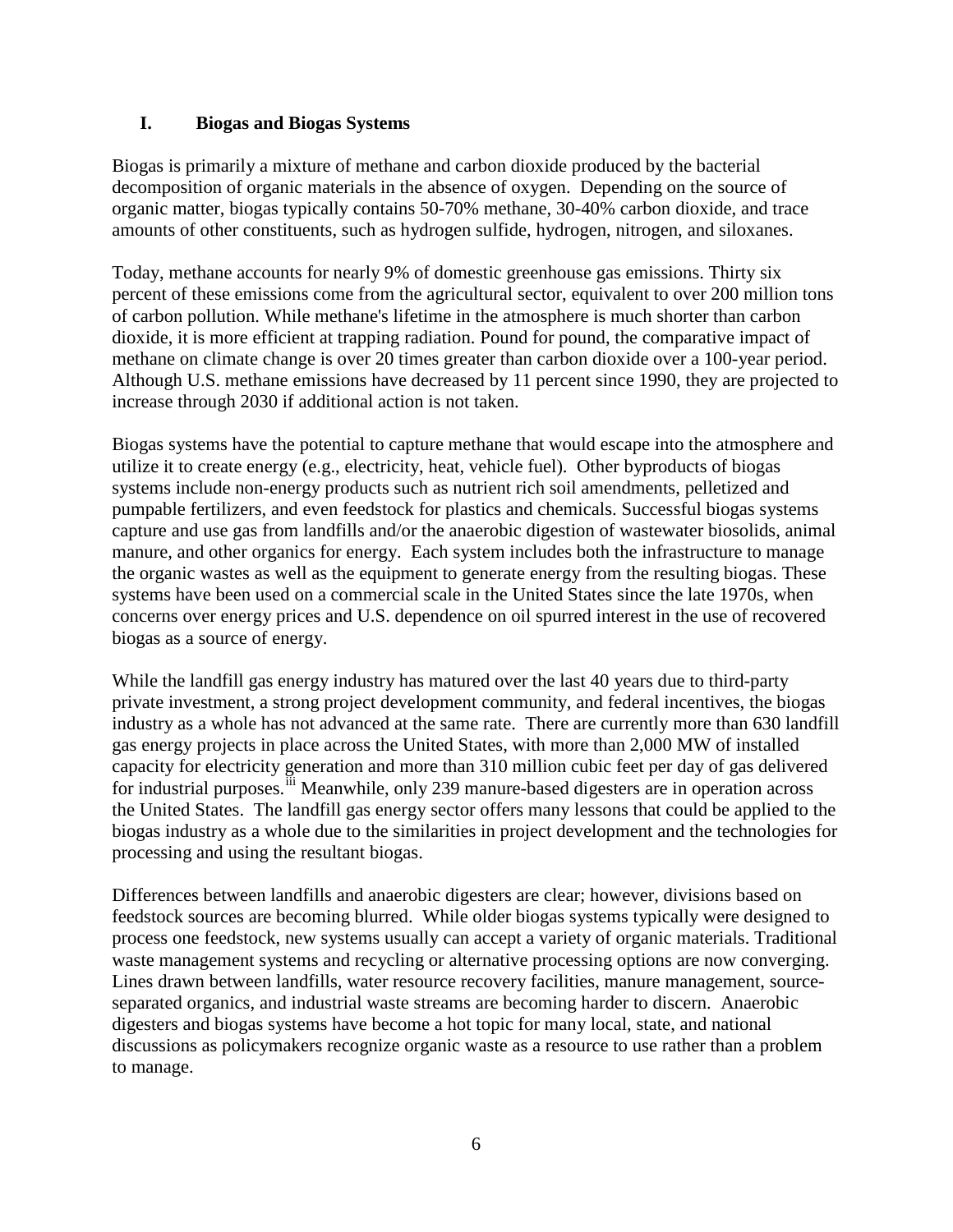<span id="page-7-0"></span>

**Figure 1 - Overview of Anaerobic Digester Systems**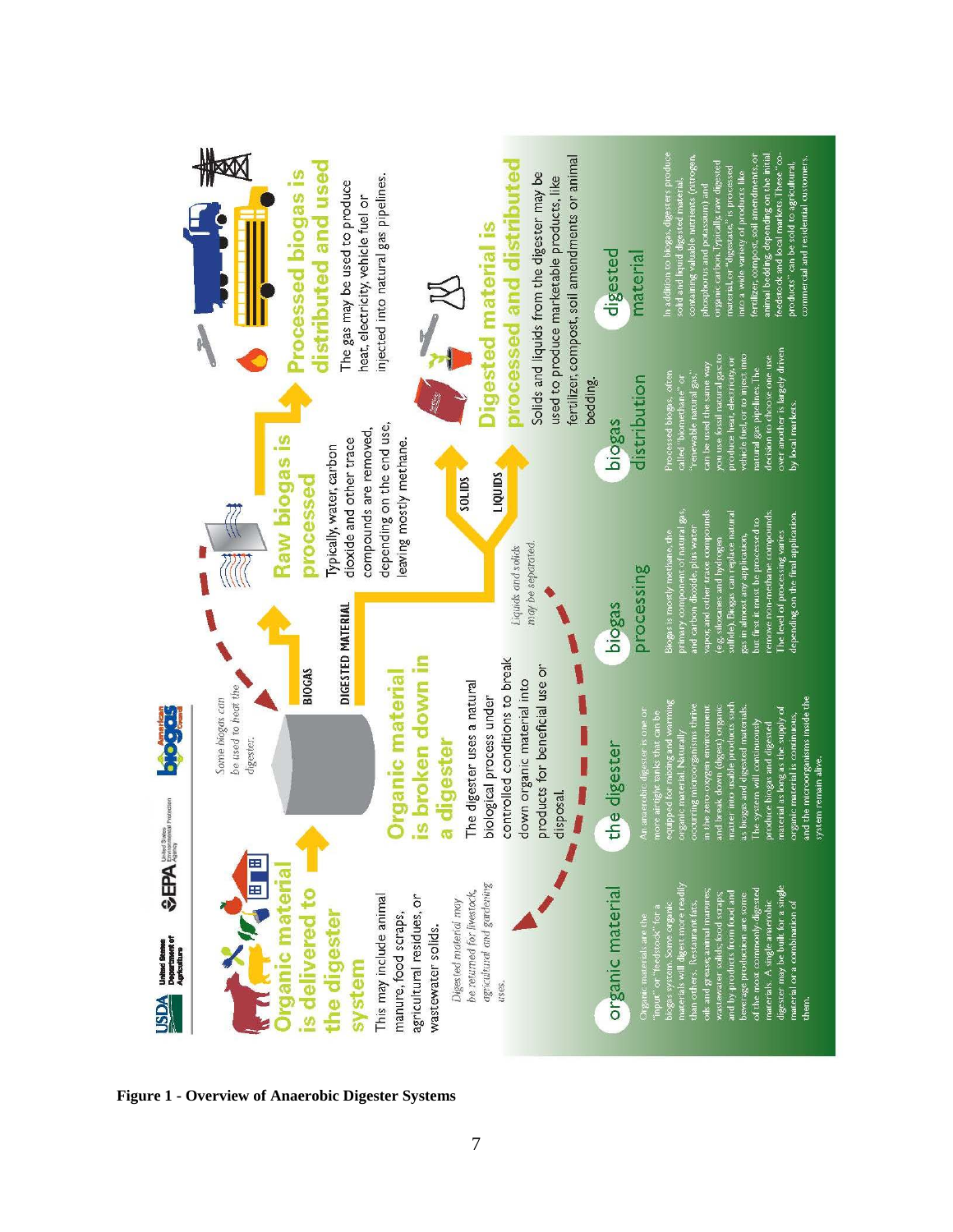# **Biogas Feedstocks**

A growing awareness of the resource potential of organic material discarded each day in the U.S. is inspiring interest in using organic waste as biogas system feedstocks. Historically, the feedstocks for most biogas systems have been livestock manure, wastewater sludge and, in the case of landfills, municipal solid waste. While new projects continue to use these traditional feedstocks, many projects are also using source-separated and industrial organics as either a primary or supplemental feedstock. The primary biogas system feedstocks include:

- Livestock manure dairy, swine, poultry, and beef.
- Municipal solid waste mixed MSW delivered to landfill  $(\sim 30\%$  organics).
- Wastewater biosolids and primary sludge by-product of water recovery treatment process.
- Food loss and waste the amount of edible food, postharvest, that is available for human consumption but is not consumed for any reason.
- Food production residuals by-products of the food production and processing industry.

#### **Blending Feedstock for Biogas Systems: A Growing Trend in America**

A growing number of existing and planned projects combine multiple feedstocks within a given biogas system. Some examples of this exciting new trend include:

- In Ithaca, New York, the local municipal water resource recovery facility is co-digesting food waste with wastewater biosolids to provide an alternate waste management option and boost biogas production.
- In Rutland, Massachusetts, a digester accepts manure from 300 cows as well as residuals from ice cream and salad dressing production to increase tipping fee revenue and biogas output.
- In Arlington, Texas, a biogas system blends landfill gas and wastewater digester gas to fuel an energy plant that powers the facility and supplies energy to the grid.
- In Janesville, Wisconsin, the local wastewater treatment facility digests biosolids and food wastes, using the biogas to both power microturbines for electricity production and a unit to produce vehicle fuel.



 **Figure 2 - Harvest Energy Garden** 

At the Harvest Energy Garden in Lake Buena Vista, Florida, wastewater biosolids, fats, oils, grease, and food waste from Walt Disney World and surrounding communities are fed into the digester to recover energy and nutrients, manage odors, process biosolids, and produce a high-quality organic fertilizer.

As the biogas industry deploys more digester facilities across the country, the potential for blending feedstocks from various sources will increase due primarily to decreased hauling distances.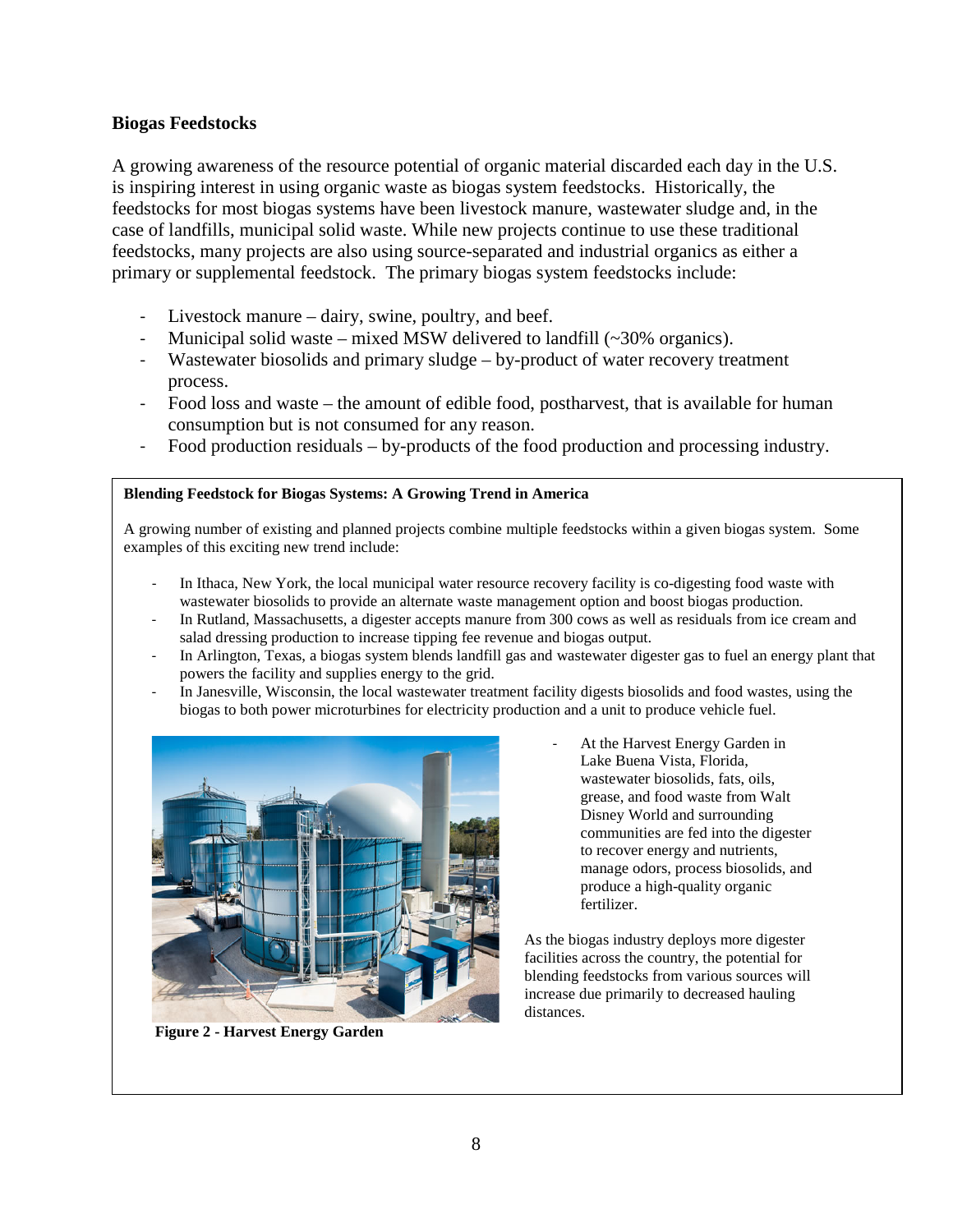# <span id="page-9-0"></span>*II.* **Benefits of Biogas Systems**

Biogas systems provide economic, energy, and environmental benefits for farms, businesses, and communities. These systems enable the capture and use of methane while also addressing waste management and nutrient recovery needs.

Biogas system products vary from energy (electricity, heat, fuel) to nutrient-rich soil amendments, pelletized and pumpable fertilizers, a renewable replacement for natural gas, and even feedstocks for renewable chemicals and bioplastics. The energy products typically come from the biogas, while the other products are made from the digested solid and liquid materials a biogas system produces.

# <span id="page-9-1"></span>**Provide a Renewable Source of Energy**

There are several different options for converting biogas to energy. Numerous factors such as project goals, local energy policies, infrastructure availability, and markets for renewable energy products will dictate what end use best fits the project. Unlike intermittent renewable energy alternatives such as wind and solar power, biogas delivers a continuous source of energy with a very high capacity factor. The flexibility and reliability of biogas systems are very important assets. Currently 37 states recognize biogas in their state renewable energy goals, and the U.S. government has set a target for 20 percent of the electricity consumed by Federal agencies to be from renewable energy by 2020. Biogas can assist in achieving these goals and provide many energy benefits. Specific commercially proven energy uses for biogas include:

Thermal applications: Biogas is used directly on-site to heat digesters and buildings/maintenance shops, to fuel boilers or kilns, and to generate heat or steam.

Power generation: Electricity is produced through an internal combustion engine, gas turbine, or microturbine technologies for on-site use or sale to the electric grid. Combined heat and power (CHP) systems increase overall energy efficiency of electricity systems by producing heat and electricity at the same time, which can be used for heating, cooling, dehumidification or



**Figure 3 - The Los Angeles County Sanitation District** (LACSD) in California has operated a 50 megawatt (MW) landfill gas energy project at its Puente Hills Landfill since 1985, producing electricity for customers throughout Los Angeles.

other process applications. Unlike intermittent renewable energy sources, biogas systems are providing continuous dispatchable electricity onto the grid.

Industrial applications: Biogas can be used in industrial applications to offset use of natural gas, propane, fuel oil, or other fossil fuels. Many industries such as sugar refineries, distilleries, dairies, and paper mills generate processing and waste water that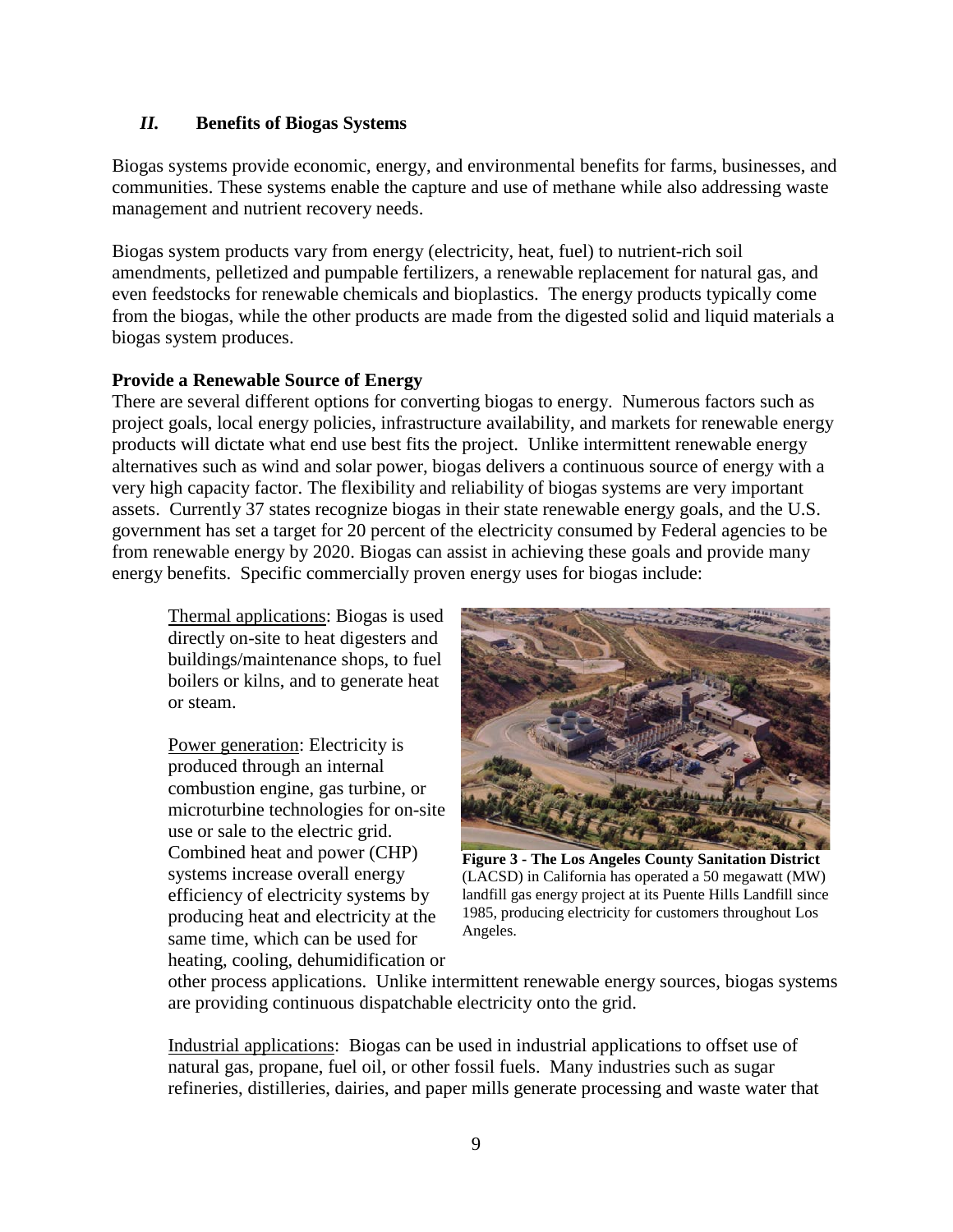can be digested directly on site. The resulting biogas can then be used for fuel in equipment such as boilers, kilns (e.g., cement, pottery, brick), sludge dryers, infrared heaters, paint shop oven burners, tunnel furnaces, process heaters, and blacksmithing forges or for other direct thermal applications.

Biomethane injection: Upgraded and refined biogas, also called renewable natural gas (RNG), can be injected into existing natural gas networks.

Vehicle fuels: Upgraded biogas can be converted to various vehicle fuels including compressed natural gas, liquefied natural gas, hydrogen, and liquid transportation fuels.

Biogas may also be used for fuel cells, which, with appropriate cleanup to remove trace contaminants, chemically convert biogas directly into electricity. Like engine systems, fuel cell systems can be configured to produce heat as well as power. Certain fuel cell systems can also be configured to produce pure hydrogen, in addition to heat and power, known as trigeneration.

#### **Benefits of Combined Heat and Power:**

Vander Haak Dairy was the first Washington State dairy to install an anaerobic digester. The dairy utilizes onfarm waste and manure from two neighboring operations. Biogas generated is burned in a reciprocating engine. Thirty to sixty percent of the engine heat is used to heat the digester and the rest is used to dry bedding fiber and heat a house. Excess heat is available to meet additional needs of the dairy.

Currently in the United States, biogas fuels milk and recycling trucks, produces electricity for on-site and grid use, chills milk, heats greenhouses, produces steam, fires pottery and brick kilns, supplies pipeline quality gas, and provides fuel to local industrial plants. Projects range from small scale farm or community driven initiatives to multimillion-dollar private investments. Nearly 11,000 additional projects like these could be developed with the sources of biogas currently available in the United States.

#### <span id="page-10-0"></span>*Biogas Systems as 'BioRefineries'*

There is a growing trend towards integrated biorefineries (biogas systems as sophisticated manufacturing centers) that are built to produce energy and high-value products as opposed to constructed as an add-on waste management process. These can involve a suite of technologies and processes to more efficiently and effectively process approved feedstocks to produce renewable fuels as well as marketable and valuable commodities and products, while potentially reducing environmental impacts. Primarily being developed by third-party private investors, these systems can be municipally owned, offering a good opportunity for public-private partnerships, or privately owned. As project developers look to more comprehensive solutions related to organic feedstocks, additional opportunities for biogas and co-product use are emerging. Some examples include:

- Biogas that is used to produce renewable hydrogen fuel for use in fuel cell applications.
- Biogas that is used as a feedstock for biodegradable plastics and intermediates for other bio-based product manufacturing.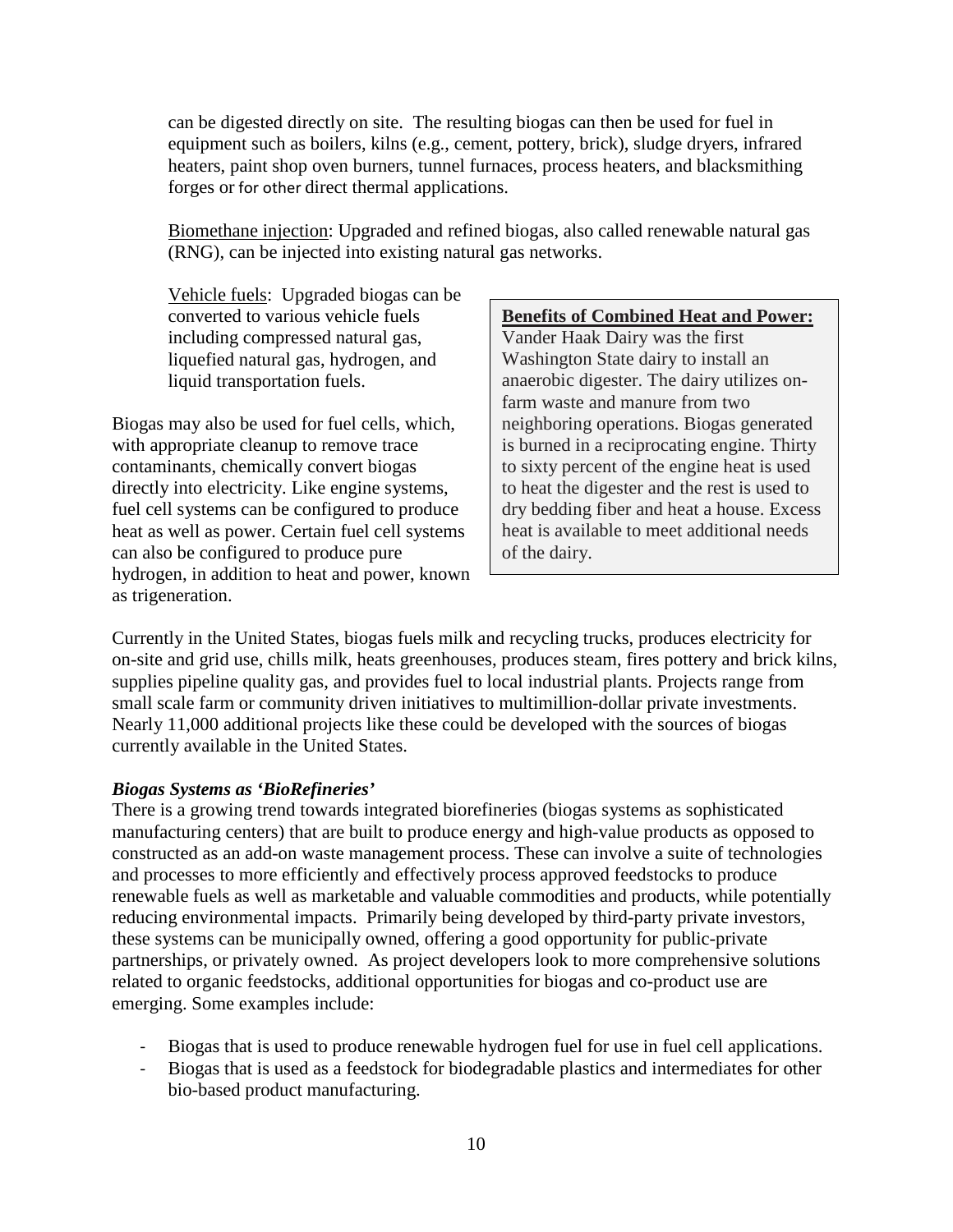- Anaerobic digester systems that enable algal biomass and advanced biofuel production. This could include biogas to generate electrical power to run algae production and biorefinery systems; excess heat offtake to stabilize and regulate water temperature systems for open raceway pond and photobioreactors; generator set exhaust that serves as the necessary  $CO<sub>2</sub>$  source for algae production; and recycled digester effluent that provides a needed nutrient source to promote algae biomass and lipid production.

#### *Using Food Waste for Energy*

USDA estimates that in 2010, approximately 133 billion pounds of food from U.S. retail food stores, restaurants, and homes went uneaten.<sup>1</sup> This represents  $31\%$  of the 430 billion pounds of the available food supply at the retail and consumer levels in 2010, with retail-level losses accounting for 10% (43 billion pounds) and consumer-level losses for 21% (90 billion pounds) of the available food supply.

With the U.S. Food Waste Challenge, the U.S. Department of Agriculture (USDA) and the U.S. Environmental Protection Agency (EPA) have joined efforts to:

- Reduce food loss and waste,
- Recover wholesome food for human consumption, and
- Recycle food waste to other uses including animal feed, composting, and energy generation.

One objective of the U.S. Food Waste Challenge is to reduce the amount of food discarded to landfills. The EPA estimates that food waste is the single largest component of municipal solid waste going to landfills and that landfills are the third largest source of methane in the United States.

States, counties, and municipalities are helping to lead the way in reducing the amount of food waste discarded into landfills. Some are starting to mandate diversion of primarily commercial organics from landfills. Thus, more source-separated organics (SSO) are becoming available as feedstocks for biogas systems. Food production plants, universities, restaurants, hotels, and hospitals generate considerable volumes of organic wastes. Biogas systems can be designed and built specifically to process organic wastes on-site at these commercial facilities, or wastes from these sites can be transferred to serve as the feedstock for digesters at agricultural sites for improved food system resiliency. Some generators produce waste streams that are an economic liability to their operations but would be welcome financial additions to a biogas project, such as whey, residuals from bakery/brewery/winery, fats, oils and greases (FOG), due to the fact that these wastes produce high amounts of biogas.



The community digester at Sensenig Dairy in Kirkwood, Pennsylvania is fed six times a day with manure from cows, hogs and chickens, and community food waste. The project has reduced emissions and operational costs, while creating additional revenue from the sale of carbon credits, fertilizer, and bedding.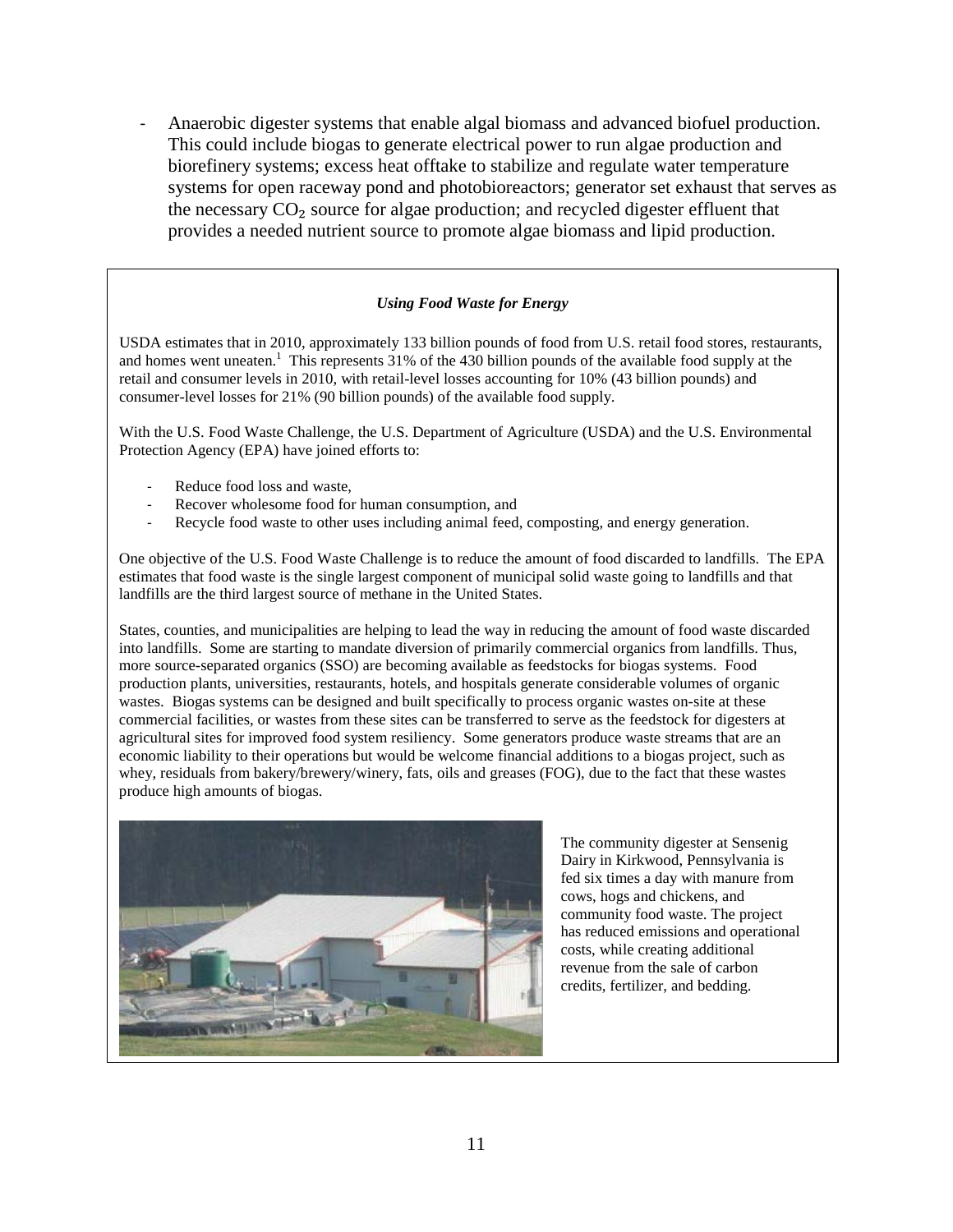#### <span id="page-12-0"></span>**Drive Economic Growth**

Biogas systems offer a wide range of potential revenue streams, growing jobs and boosting economic development in the community. These systems can also improve rural infrastructure for waste management and distributed energy delivery improving community health, resiliency, and viability. Biogas systems can produce high-quality, concentrated liquid organic fertilizer for improved land management and increased crop yield, building and maintaining healthy and productive soils needed for sustainable food production. Along with generating revenues from the sale of renewable energy products, outputs from biogas systems can offer avoided costs of on-site electricity, heat, and transportation fuel. Renewable electricity can be sold into the power grid, and is often the primary driver for many biogas project investments. However, energy offtake contracts are often insufficient to fully finance a biogas system, and to be feasible many projects must realize the broader value of co-products, such as separated nutrients, marketable fertilizers and soil amendments. Separated fibers from the effluent stream can also reduce operational expenses or increase revenue through the production and sale of animal bedding. While niche markets exist for these products locally, developing more reliable national markets would reduce time for system payback, making project financing more attractive.

#### **Low-Emission Fuel for Vehicles**

On a well-to-wheel (WTW) basis, a truck fueled with fossil natural gas (NG) produces only slightly less  $CO<sub>2</sub>$  equivalent ( $CO<sub>2</sub>e$ ) emissions per mile traveled than one fueled with gasoline (Argonne National Lab, GREET 2013, http://GREET.es.anl.gov). If that same compressed natural gas vehicle (CNGV) were fueled with RNG produced from the anaerobic digestion of manure or at a wastewater treatment plant (WWTP), there would also be a significant reduction in  $CO<sub>2</sub>e$ emissions from currently uncaptured and/or flared biogas, thereby resulting in negative CO<sub>2</sub>e emissions.



Additional opportunities exist for revenue generation from environmental attributes of the system, such as Renewable Energy Certificates (RECs) for electricity generation or Renewable Identification Number (RIN) credits under the Renewable Fuel Standard for the generation and use of biogas as vehicle fuel. There are also developing markets for carbon emission and nutrient offset credits, like that in California and the Chesapeake Bay watershed<sup>iv</sup>, which provide opportunities to offset regulatory compliance costs with voluntary installation of biogas systems

All these potential financial returns can benefit project stakeholders and others involved in the biogas system. In addition, the federal government can provide environmental incentives to help defray infrastructure costs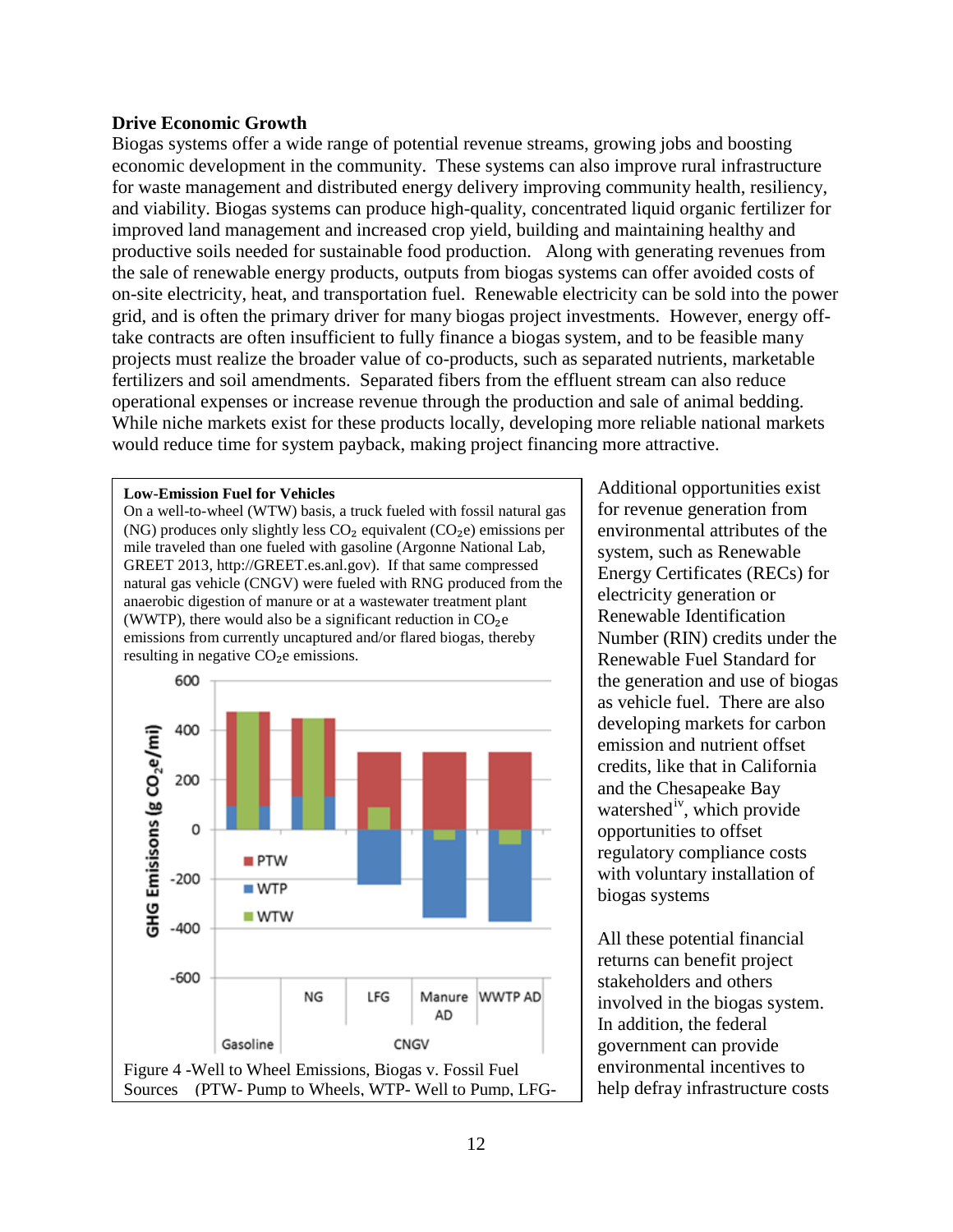for systems which support conservation. For example, if a dairy farm installs a biogas system for enhanced manure management and renewable energy generation, cost-share funding from USDA's Environmental Quality Incentives Program (EQIP) could be combined with grant funding under USDA's Rural Energy for America Program (REAP) to help offset the investment.

Businesses and other organizations, such as universities and government facilities, can save on energy costs and achieve sustainability goals by choosing biogas as a direct fuel source in place of fossil fuels. Some end-users have saved millions of dollars over the duration of their biogas energy projects. Farmers and other companies who are recognized as leaders in sustainability and use of renewable energy may achieve indirect economic benefits through publicity of these accomplishments.

As with development of any energy project, biogas projects can benefit the local economy. Temporary jobs are created for the construction phase, while design and operation of the collection and energy recovery systems produce long-term jobs. Biogas energy projects involve engineers, construction firms, equipment vendors, and utilities or end users of the power produced. Some materials for the overall project may be purchased locally, and often local firms handle construction, electrical, plumbing, and other services.

# <span id="page-13-0"></span>**Create Additional Revenue from Non-Energy Digester Products**

In addition to energy, other potential revenue streams include nutrient recovery and management, tipping fees, thermal usage, bedding savings for farms, and carbon offsets, where available. Digestate liquids and solids (what remains after digestion) can produce additional economic benefits. The digestate has soil enhancement qualities and can be applied to growing crops, making it a marketable and valuable soil amendment. Reducing the need for synthetic fertilizers, the digestate delivers nutrients in a form that is more consistent, more readily absorbed, and more concentrated than raw manure. The use of digestate could provide a cost-savings to the farmer when compared to the purchase of synthetic fertilizers. Storage, mixing, pumping, and spreading digestate are easier than handling undigested organic materials, which can reduce energy demand and handling costs. Biogas production facilities designed to process landfill gas or source-separated organics (SSOs) provide economic benefits to the municipalities or waste management companies that own these facilities, as well as the broader community. Direct revenue sources include commercial tipping fees for SSOs.

An emerging benefit associated with biogas systems that use anaerobic digesters is the extraction of valuable nutrients, which supports environmentally and economically sound waste management. A number of systems, technologies, and procedures are available for nutrient recovery. The degree to which nutrients are removed depends on the value of the recovered nutrients, the need to produce clean water, and the economics of the technology used. Recovered nutrients offer an opportunity to create a "value-added" product that can be sold off-site as an organic amendment or as an organic fertilizer.

# <span id="page-13-1"></span>**Cut Methane Emissions**

Methane emissions in agricultural systems primarily come from three sources: livestock enteric fermentation, livestock manure waste, and rice cultivation. Manure management from dairy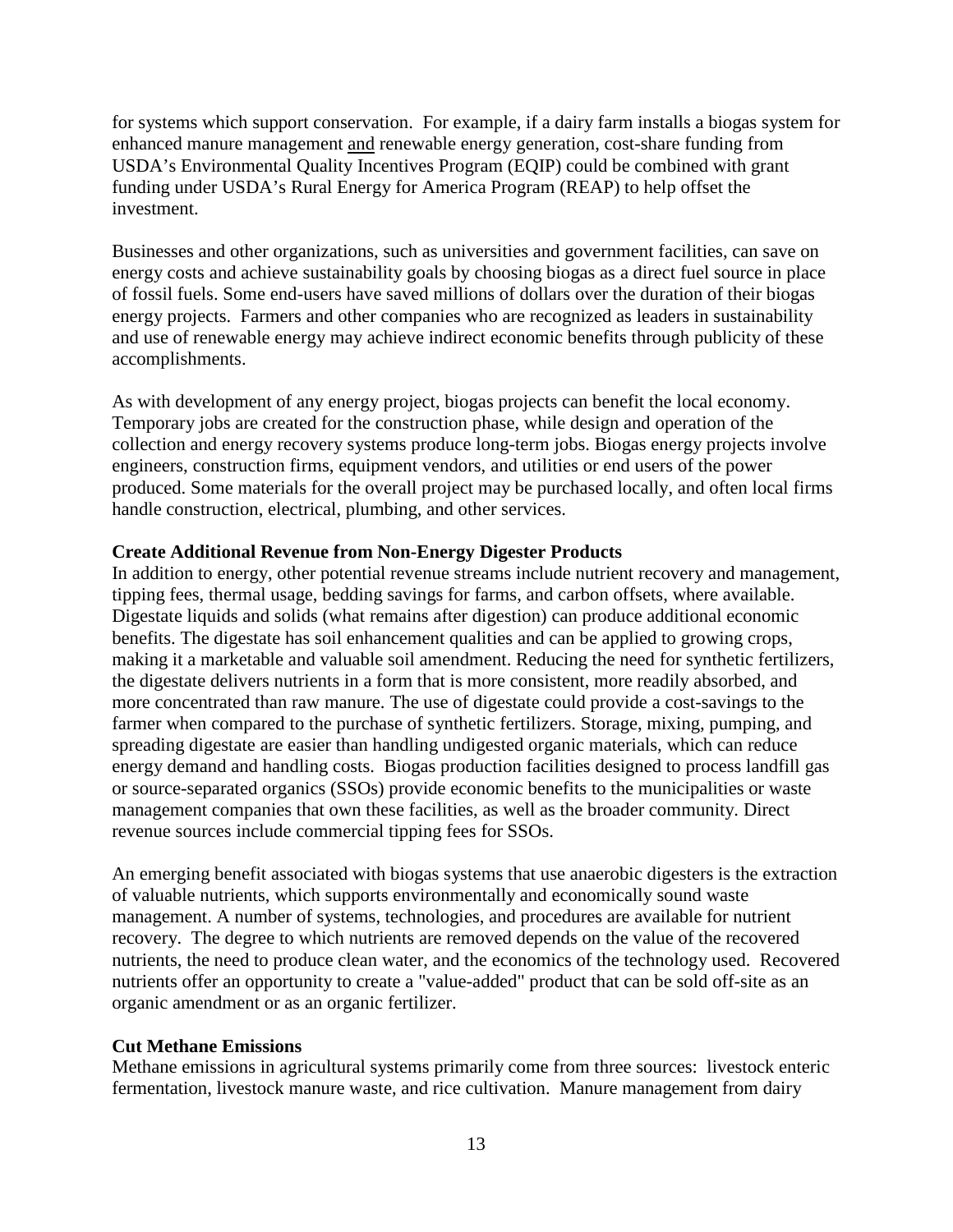cattle, swine, and beef cattle operations in the United States accounts for 26% of all greenhouse gas emissions related to livestock sources.

Biogas systems can be used to capture methane that would escape into the atmosphere and contribute to climate change, and use it to create energy instead. The 239 livestock biogas systems currently operating in the U.S, reduce methane emissions by approximately 2 million metric tons of carbon dioxide equivalent annually. These projects provide enough renewable energy to power the equivalent of almost 70,000 average American homes.

The diversion of organics from landfills, collection of landfill gas and anaerobic digestion at waste water treatment plants can also decreases methane production and release.

Anaerobic digestion of livestock manure has been adopted by the State of California as an eligible project type for the generation of offsets under its statewide cap-and-trade program. This means that there is potentially a developing market demand for offsets from dairy and swine manure digester projects.

# <span id="page-14-0"></span>**Protect the Environment**

In addition to reducing methane emissions, some of the many environmental benefits of biogas systems include:

- Stabilization of nutrients for reduced water contamination risks, including substantial reduction of pathogens in manures and food wastes.
- Nutrient recovery and recycling.
- Reduction of odors during storage and decomposition.
- Providing a natural waste treatment process.
- Smaller physical footprint for organics waste processing versus composting.
- Reduced volume of waste for transport and land application.
- Efficient organic decomposition.

Digester systems protect America's waters by providing a step in broader biosolids treatment and nutrient management programs. The anaerobic digestion of manure and biosolids plays an important role in cost-effective wastewater treatment at thousands of facilities. Anaerobic digestion concentrates nutrients such as nitrogen and phosphorus, which can then be managed and diverted from water bodies to beneficial uses. With proper post-digestion nutrient management, biogas systems can thus improve water quality. Using an anaerobic digester to process organic wastes can help protect water quality. Pathogen levels can be reduced up to 99% compared to undigested manure. Anaerobic digestion is also an essential precursor to many advanced phosphorus and nitrogen separation technologies.

Biogas systems can offer significant improvements over traditional waste practices for organic material. While most organics other than manure find their way into landfills, companies and municipalities are looking to digesters for numerous environmental improvements.

Biogas systems must be properly designed and managed to operate effectively and avoid creating new environmental problems. Anaerobic digestion systems do not reduce the total amount of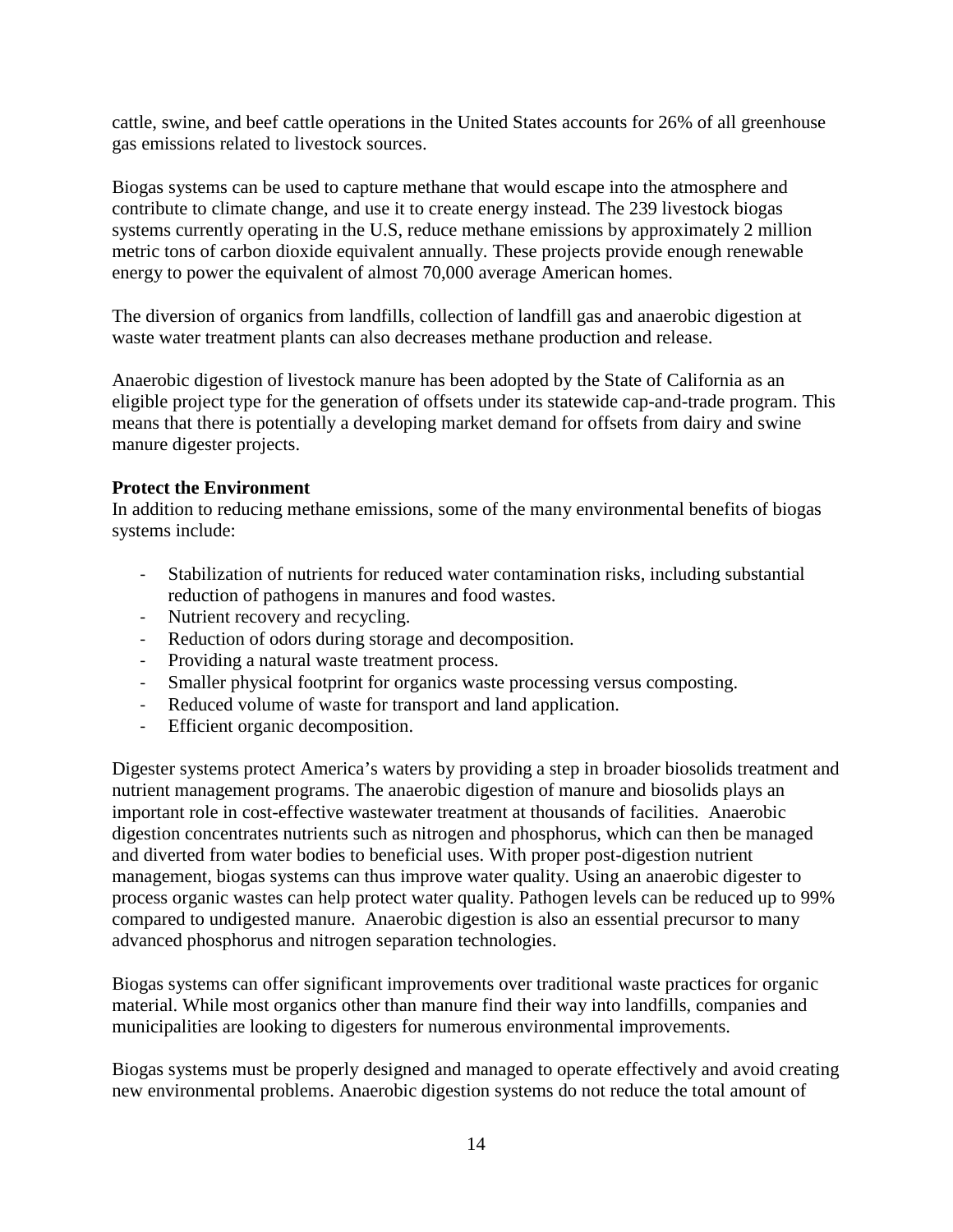nutrients in the system or eliminate all organic wastes. For example, some of the organic nitrogen in the waste streams is converted to ammonium salts, which is easier for crops to utilize when incorporated into farmland. However, if not incorporated into the soil, ammonium salts can be converted to ammonia gas which is released, potentially at two to three times the rate of ammonia emissions from aerobic storage of organic waste streams. Similarly, some combustion equipment used to generate energy from biogas can increase air emissions as well. Therefore, it is important to evaluate the entire system holistically to determine impacts from pollutants of concern, including particulate matter, volatile organic compounds, nitrogen oxides  $(NO_x)$ , ammonia, hydrogen sulfide, and greenhouse gases. In some instances the installation of a biogas system can necessitate additional controls and permitting requirements, which the project developers and stakeholders must be aware of and able to meet.

Overall, employing innovative digester systems with appropriate control of the nutrients, digestate solids and liquids, and air emissions could be a "win-win" for farmers, communities, the environment, and project investors. These efforts may lead to voluntary reductions in greenhouse gases and other air pollutants, pathogen load in runoff from farms, and the amount of organic wastes going to landfills. Communities that take appropriate actions to improve environmental quality, including the installation of biogas systems, can lower pollution control costs and extend the life of landfills. Economies of scale can be achieved by combining wastes from several sources.

#### <span id="page-15-0"></span>**Enhance Resilient Communities**

Biogas systems can support sustainable communities by reducing methane emissions, improving water quality, producing a local source of renewable heat, electricity and fuel, and strengthening the local economy by reducing energy costs and generating revenue. They can also play a vital role in helping communities adapt and become more resilient to the effects of climate change. For example, the distributed nature of the biogas systems can increase the reliability of critical services – food, energy, waste management, wastewater treatment, and transportation – during and after disasters. Biogas systems are potentially less vulnerable to grid failures that can halt vital services. For example, a wastewater treatment or food production that is powered by onsite biogas could continue operation during a grid-wide power outage. Biogas system products could also be used to produce a renewable transportation fuel for routine use or should traditional sources be temporarily cut off.

Today's clean water agencies are increasingly considering how they can improve environmental performance, benefit their communities and improve their financial picture. The Water Resources Utility of the Future (UOTF) initiative encourages water utility leaders who are using innovative technologies and cutting-edge practices to focus on resource recovery including energy production, water reuse, green infrastructure or watershed-based approaches. The National Association of Clean Water Agencies, the Water Environment Research Foundation (WERF), and the Water Environment Federation (WEF) released the *Water Resources Utility of the Future . . . Blueprint for Action* to define relevant issues, analyze key data, and offer recommendations for critical actions for the future. Currently more than 1,200 water resource recovery facilities have anaerobic digester systems, and more than 2,400 additional facilities could install an anaerobic digester on site. Working closely with the water resource utilities is one important way to help grow the biogas industry and enhance wastewater resiliency. $v^2$  $v^2$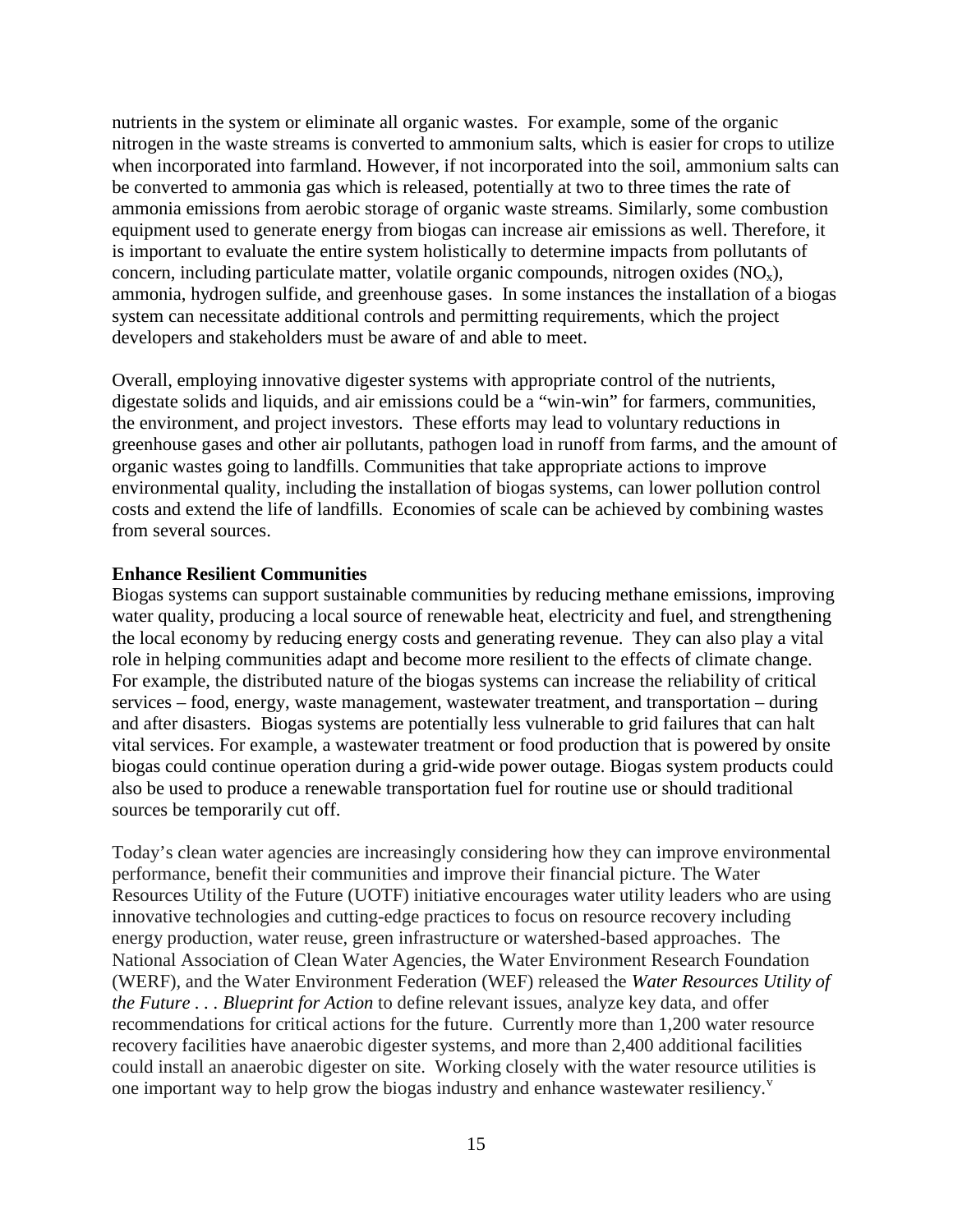Furthermore, putting food waste in digesters helps close the food system loop. Connecting food waste and nutrients back to the farm creates synergies and resiliency for agriculture's adaptation needs.



The Columbus, Ohio, Merchant Digester produces biogas from municipal wastewater biosolids, food and beverage wastes, and fats-oils-and greases. The biogas is converted to CNG and electricity to supply community needs for transportation, fuel, and power. The effluent is a high-value liquid fertilizer for use on farms and community landscapes.

As an example, public and private partners in Columbus, Ohio added anaerobic digesters to the municipal wastewater treatment plant to process 300 tons per day of organic waste. The plant now produces enough biogas to generate one megawatt (MW) of electricity and 1,200 gasoline gallon equivalents (GGE) per day of CNG transportation fuel plus 90,000 gallons per day of nutrient-rich fertilizer for agricultural and landscape uses.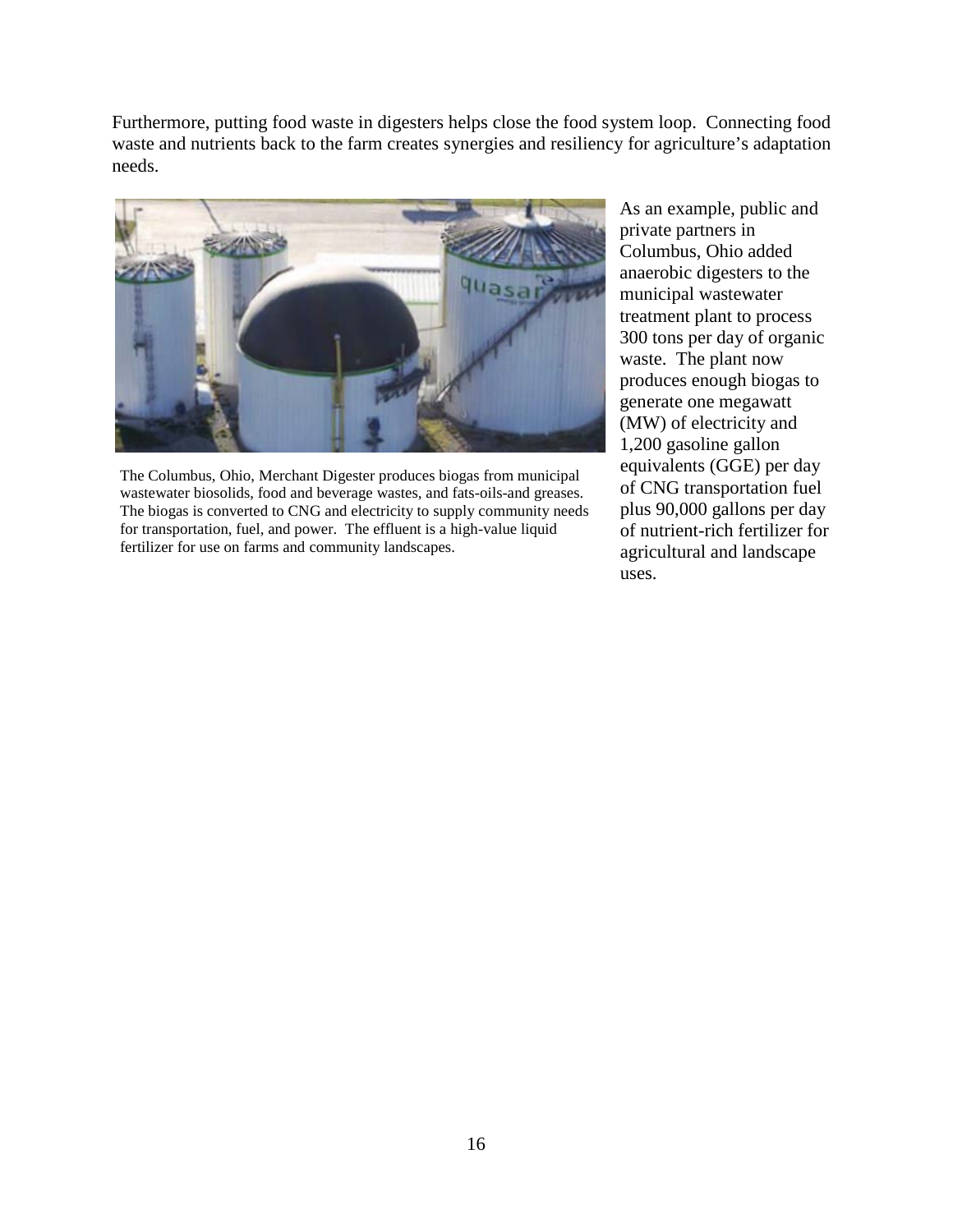# **III. Biogas Potential in the United States**

<span id="page-17-0"></span>There are vast organic resources available to feed biogas systems in the United States, with the primary feedstock sources being livestock manure, food waste, landfill gas, water resource recovery facility biosolids, and food production residuals. The decomposition of these organic materials can release methane, a potent greenhouse gas that has an effect on global temperatures that is over 20 times greater than carbon dioxide over a 100-year period. Already:

- Thirty-six percent of human-related methane emissions come from the agricultural sector in the United States, equivalent to more than 200 million tons of carbon dioxide pollution.<sup>[vi](#page-27-5)</sup>
- Municipal solid waste landfills account for approximately 100 million metric tons of carbon dioxide equivalent pollution.<sup>[vii](#page-27-6)</sup> While more than  $600$  landfills currently capture and use landfill gas for energy, hundreds of additional landfills are capturing their gas for compliance and safety but flare it without producing energy.
- In 2010, more than 130 billion pounds of food meant for human consumption at the retail and consumer levels was not consumed; this is the equivalent of approximately \$160 billion worth of food.<sup>[viii](#page-27-7)</sup>
- In 2011, more than 34 million tons of food waste was landfilled or otherwise disposed of in ways that do not allow for nutrient recovery.
- More than 1,200 water resource recovery facilities across the United States use anaerobic digestion for biosolids management, thereby producing biogas that could be captured<sup>[ix](#page-27-8)</sup>
- Food production and processing facilities (e.g., milk processing, breweries, wineries, juice plants) produce large volumes of industrial organics as a by-product of their processes. While a number of these facilities have installed on-site digesters to manage these wastes, many more processors could produce biogas by installing digesters.

If captured and managed in a biogas system, these resources could yield substantial energy and bio-based product resources while providing environmentally sound management. According to U.S. Federal government and industry sources, the United States has more than 2,000 operational biogas systems out of more than 13,000 potential sites that could host a biogas system with manure, landfill gas and water recovery facility biosolids as feedstocks<sup>[x](#page-27-9)</sup>. The potential for these systems to generate energy and reduce greenhouse gases is summarized in the following tables.

| <b>Currently Operational and Potential Biogas Systems in the United States</b> |                        |                      |                         |        |  |  |
|--------------------------------------------------------------------------------|------------------------|----------------------|-------------------------|--------|--|--|
|                                                                                |                        |                      | <b>Water Resource</b>   |        |  |  |
|                                                                                | Livestock              | Landfill             | Recovery                |        |  |  |
|                                                                                | Manure                 | Gas                  | Facilities              | Total  |  |  |
| <b>Currently Operational Biogas</b><br><b>Systems</b>                          | $239^{xi}$             | $636$ <sup>xii</sup> | $1,241$ <sup>xiii</sup> | 2,116  |  |  |
| <b>Total Potential Number of Biogas</b><br><b>Systems</b>                      | $8,241$ <sup>xiv</sup> | $1,086^{xy}$         | $3,681$ <sup>xvi</sup>  | 13,008 |  |  |

#### <span id="page-17-1"></span> **Figure 5 - Currently Operational and Potential Biogas Systems in the United States Creating Energy**

If the potential projects outlined in Figure 5 were fully realized, biogas could become a significant reliable renewable energy source. When taken together, these biogas sources could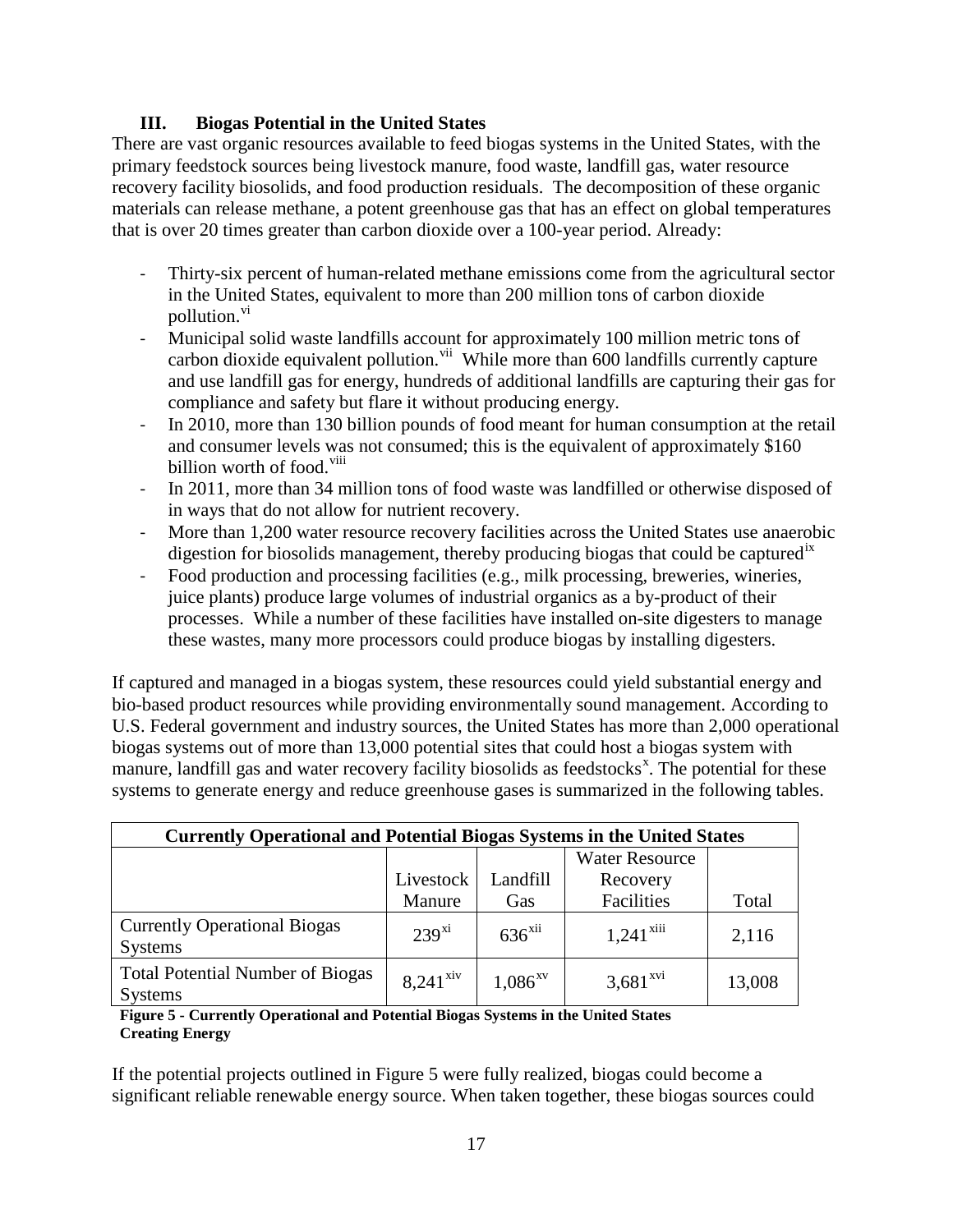provide 41 billion kWh/year of electricity from 654 billion cubic feet of biogas/year. This is enough energy to power more than 3 million U.S. homes for one year or to produce the equivalent of 2.5 billion gallons of gasoline for vehicles.

| <b>Estimated Energy Potential from Biogas Sources in the United Statesxvii</b>            |                        |                      |                                                     |             |  |  |  |  |
|-------------------------------------------------------------------------------------------|------------------------|----------------------|-----------------------------------------------------|-------------|--|--|--|--|
|                                                                                           | Livestock<br>Manure    | Landfill Gas         | <b>Water Resource</b><br><b>Recovery Facilities</b> | Total       |  |  |  |  |
| <b>Biogas</b><br>Production<br>Potential<br>(billion cubic<br>feet/year)                  | $257$ <sup>xviii</sup> | $284$ <sup>xix</sup> | $113^{xx}$                                          | 654         |  |  |  |  |
| <b>Annual Energy</b><br>Production<br>Potential<br>(MMBTU/year                            | 142,000,000<br>xxi     | 142,000,000<br>xxii  | 67,000,000 <sup>xxiii</sup>                         | 351,000,000 |  |  |  |  |
| Annual<br>Electricity<br>Potential<br>(billion<br>kWh/year)                               | $13.1$ <sup>xxiv</sup> | $22.5^{XXV}$         | $5.6$ <sup>xxvi</sup>                               | 41.2        |  |  |  |  |
| Equivalent<br>Residential<br><b>Electricity Use</b><br>(1000)<br>homes/year)<br>xxvii     | 1,089                  | 1,864                | 539                                                 | 3,492       |  |  |  |  |
| Potential<br>Vehicle Fuel<br>Gallons<br>Displaced<br>(million<br>$GGE)$ <sup>xxviii</sup> | 1,031                  | 1,028                | 441                                                 | 2,499       |  |  |  |  |

<span id="page-18-1"></span>**Figure 6 - Energy Potential from Biogas Sources in the United States**

# <span id="page-18-0"></span>**Cutting Carbon Pollution**

Biogas capture from landfills, livestock operations and water resource recovery facilities can lead to significant reductions in U.S. greenhouse gas emissions. According to the *Global Mitigation of Non-CO2 Greenhouse Gases: 2010-2030*, annual methane reductions from the landfill, livestock and wastewater sectors could range from almost 4 to 54 million metric tons of greenhouse gas emissions in 2030, depending on the cost-effectiveness of various abatement  $\overline{\text{options}}^{\text{xrix}}$ . These reductions are equivalent to the annual greenhouse gas emissions of between 800,000 and 11 million passenger vehicles.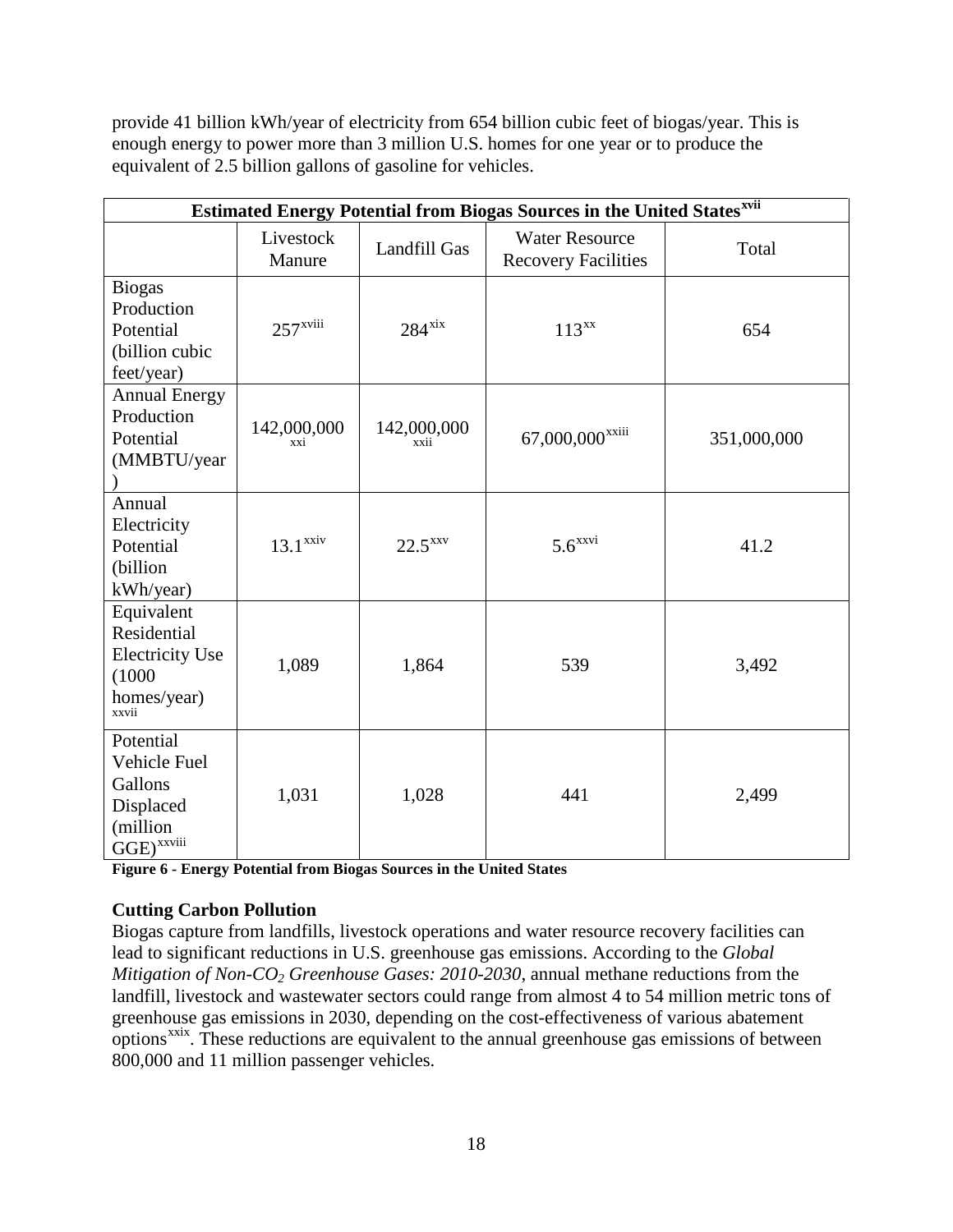# **Boosting the Economy**

In estimating the market potential for full deployment, a lack of consolidated financial and technical data for the biogas industry limited analysis which could be done by federal agencies. Based on a survey with the industry and project developers reflecting current deployment, building those 11,000 potential systems would result in an estimated \$33 billion in capital deployment for construction activity which would result in approximately 275,000 short-term construction jobs and 18,000 permanent jobs to build and run the digesters. $\frac{x}{x}$  This number does not reflect the full market impact of biogas, which would also include energy and product sales and potential environmental credits. A complete economic analysis of the benefits of expanding biogas systems is not available; however, a study<sup>[xxxi](#page-27-29)</sup> examining the market potential from installing digesters on 2,647 dairy operations provides insight into the potential value.



**Figure 7 – Dairy digester products market potential based on Informa Economics analysis**

# <span id="page-19-0"></span>**Realizing the Potential of Biogas Systems**

Fully realizing the market potential of biogas systems will take significant investment by livestock producers, municipalities, food producers, the private waste sector, and project developers. An integrated approach will be necessary to overcome the barriers limiting growth of the biogas industry. Critical efforts to promote development of biogas include:

- o Support from federal agencies, including modifications or expansions of programs that advance biogas systems.
- o Greater private investment in biogas systems.
- o Development of broader markets for biogas and biogas system products.
- o Increased emphasis on research and development to optimize systems.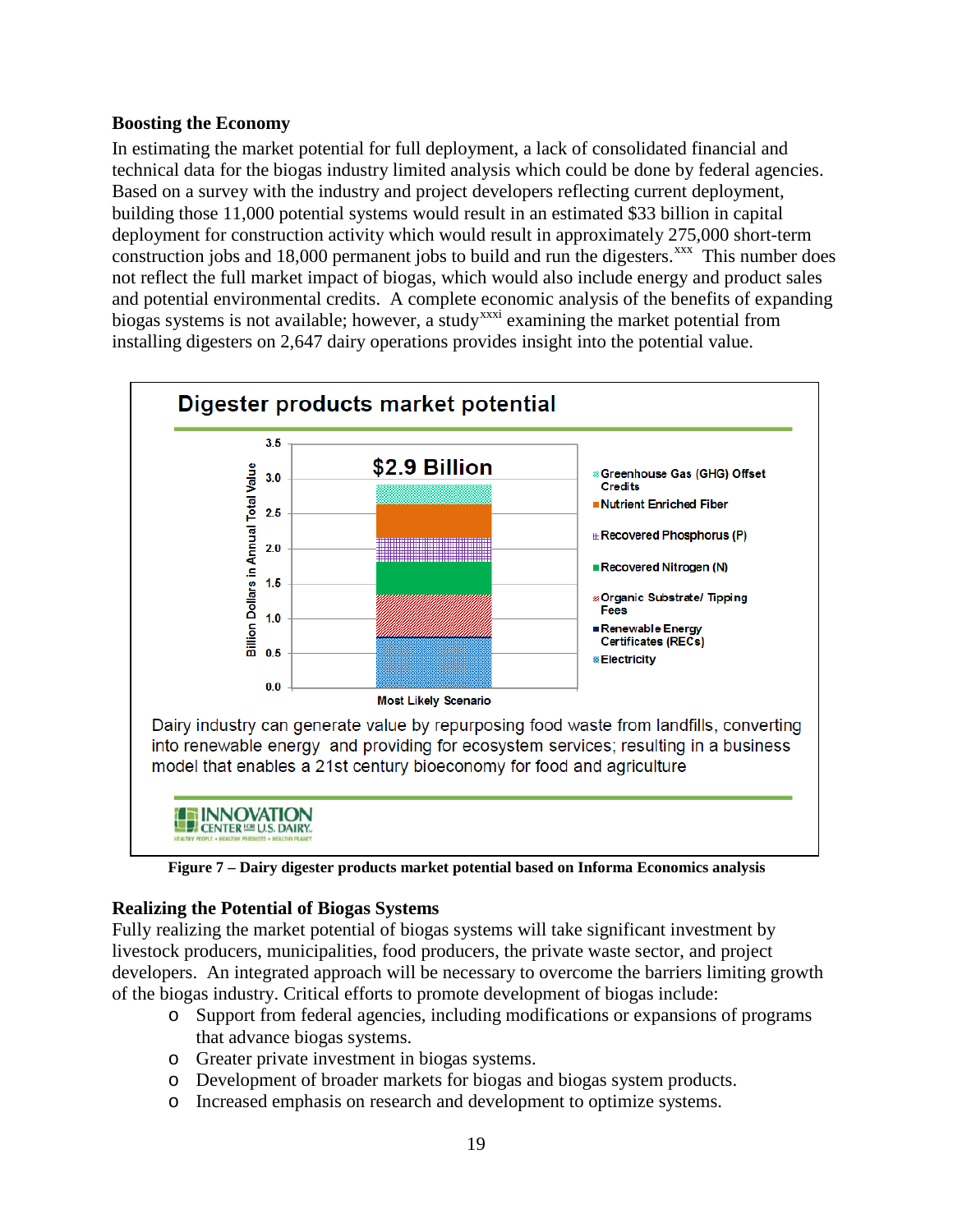<span id="page-20-0"></span>**IV. Primary Barriers to Realizing the Full Potential of a U.S. Biogas Industry** While there is a growing understanding among investors, policymakers, and the public of the value of investing in renewable energy systems, there remain significant barriers toward achieving a robust U.S. biogas industry.

- Lack of Awareness of Biogas Benefits. Investors, policy makers, and the public could benefit from gaining a deeper understanding of the value of investing in biogas systems and a biogas industry in the United States. Greater public support for the adoption of biogas systems could result in more opportunity for biogas development.
- **Unpredictable Biogas Market Conditions**. Market unpredictability is a prime barrier toward greater investment in biogas systems. Unpredictability arises from multiple factors, including uncertainty and inconsistency in state and national energy policy, which restricts access to financial markets. Further market uncertainty arises when consumers perceive inconsistency in the quality or quantity of biogas systems or in the safety and quality of solid and liquid end products from digesters.
- **Lack of Market Maturity.** Underdeveloped markets for greenhouse gas reduction benefits pose a significant barrier toward biogas systems adoption. Additionally, immature markets for non-energy products– such as nutrient rich soil amendments, pelletized and pumpable fertilizers and feedstock for plastics – also reduce incentives to invest. Additionally,there is a need for a classification system for the use of digested solid and liquid residuals to encourage consumer confidence in product safety and consistency.
- **Lack of Full Valuation.** It is difficult for small generators to interconnect to the grid and to receive a fair market price that reflects the full environmental value provided. Overall, the high project costs without financial recognition of the non-energy servicescreate a barrier toward widespread investment in biogas systems.
- **Inconsistencies across Federal, State, and Local Governments.** Fragmentation of existing resources, regulatory authorities, and jurisdictions at the Federal, State, and local levels affect biogas system implementation. Additionally, fragmented efforts within and among Federal agencies to inform stakeholders, State and Tribal governments, and the public of the regulations, policies, practices, and potential funding of biogas systems create additional barriers.
- **Lack of Technical and Applied Research & Development**. The United States currently lacks adequate environmental, technical, and economic performance data related to biogas-system production of energy, co-products, greenhouse gas and other emissions, and water quality benefits.Consolidation of this data could help market analysis and underwriting**.** There is also a need for more advanced research in the United States related to renewable energy and biogas co-product benefits, including a better understanding of barriers by sector that prevent full utilization of anaerobic digester capacity and digestion of feedstocks.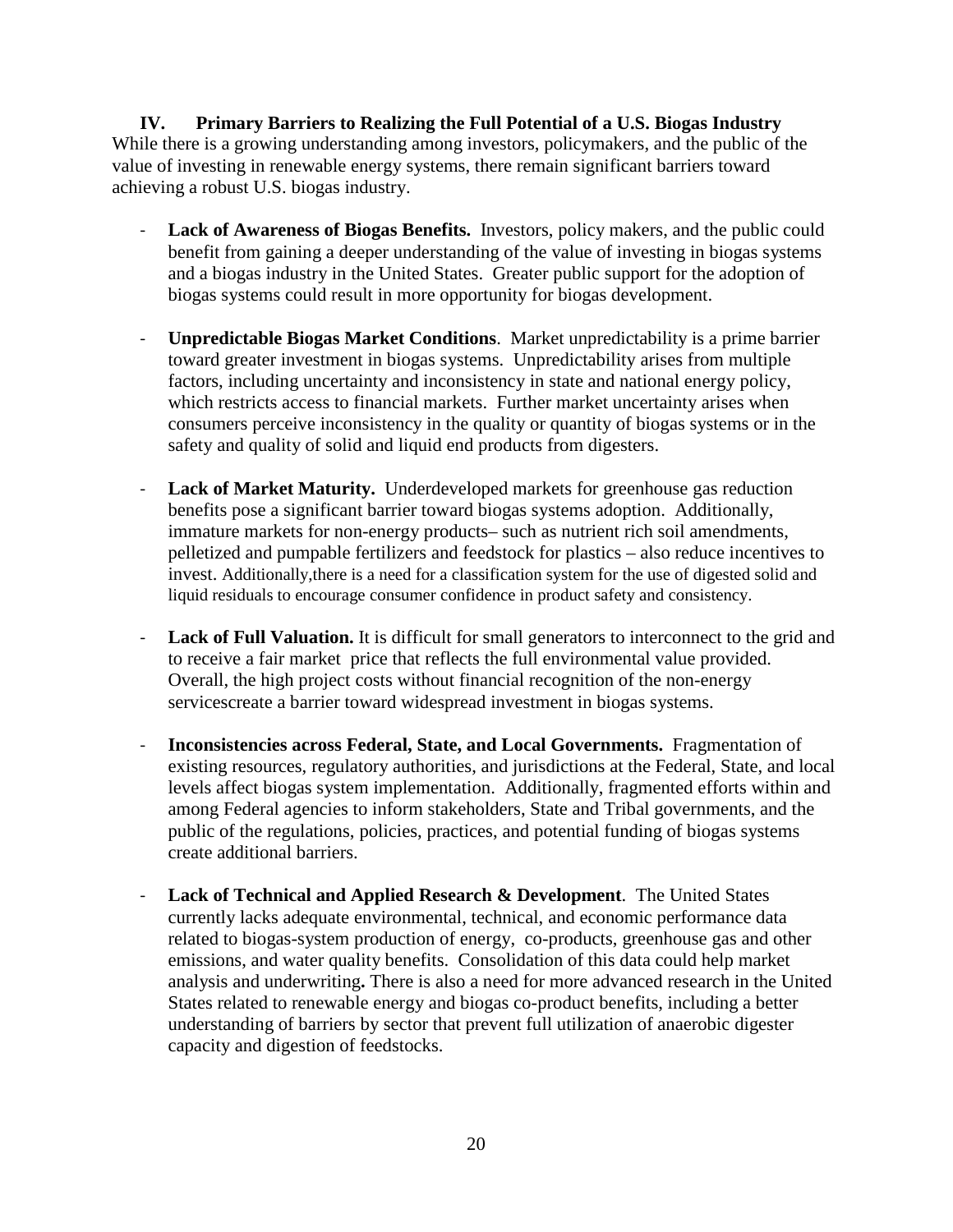# **V. Solutions to Enhance Biogas Potential**

<span id="page-21-0"></span>In order to help the private sector voluntarily realize the full potential of biogas systems, the Roadmap identifies near terms voluntary actions the government will take to promote biogas utilization through existing programs, foster investment and strengthen markets for biogas systems and products, and improve coordination and communication. Together, these actions will increase the use of biogas to meet our renewable energy goals, strengthen the economy, and reduce methane emissions.

# **Promote Biogas Utilization through Existing Agency Programs**

A number of programs at USDA, DOE, and EPA are driving the development of biogas systems. AgSTAR and the Landfill Methane Outreach Program (LMOP) are dedicated to promoting biogas utilization from the livestock and landfill sectors in order to reduce greenhouse gas emissions. The Rural Energy for America Program, Environmental Quality Incentives Program,

Bioenergy Program for Advanced Biofuel, Biorefinery Assistance Program, and Conservation Innovation Grants provide funding for biogas systems and components. USDA, DOE, and EPA will use existing programs as a vehicle to enhance the utilization of biogas systems in the U.S through:

**Technical and Financial Assistance:** USDA's

Natural Resources Conservation Service (NRCS) provides technical and financial assistance to farmers and ranchers for voluntary conservation practices. The NRCS will conduct a full review of the standards used to determine which conservation practices are eligible to receive technical and financial assistance through the Environmental Quality Incentives Program (EQIP) and other programs to ensure that they recognize the full environmental benefits of modern anaerobic digesters. Accounting for these

#### **Promoting Biogas Systems in Federal Tools**

- EPA recently released a National Agricultural Anaerobic Digestion Mapping Tool that allows users to view and analyze information about the current status and potential for biogas recovery systems in the agriculture sector.
- EPA is currently updating its Waste Reduction Model, which helps solid waste planners and organizations track and voluntarily report GHG emissions from several different waste management practices, to include anaerobic digestion.
- EPA is preparing updates to the Pacific Southwest region Co-Digestion Economic Analysis Tool, which assesses the initial validity of food waste co-digestion at wastewater treatment plants for the purposes of biogas production.

conservation benefits (e.g., methane destruction, manure separation and nutrient recovery, manure pipelines, and manure application) will enhance the amount of financial and technical assistance available to farmers and ranchers using biogas systems.

**Research and New Technology**: USDA's Agricultural Research Service and National Institute of Food and Agriculture will leverage over \$10 million in research funding for anaerobic digesters to improve research for nutrient recovery, particularly nitrogen and phosphorus, from biodigester effluent and solids and investigate agronomic and economic viability of using captured nutrients as commercial fertilizers and soil amendments. USDA will also continue evaluating the carbon sequestration and soil productivity potential of biochar production from biodigester solids. These results will be communicated to stakeholders (e.g. industry, regulatory agencies, and private carbon market entities) to accelerate the adoption of anaerobic digester systems. In addition, DOE will further integrate biogas and biosolids systems into the Bioenergy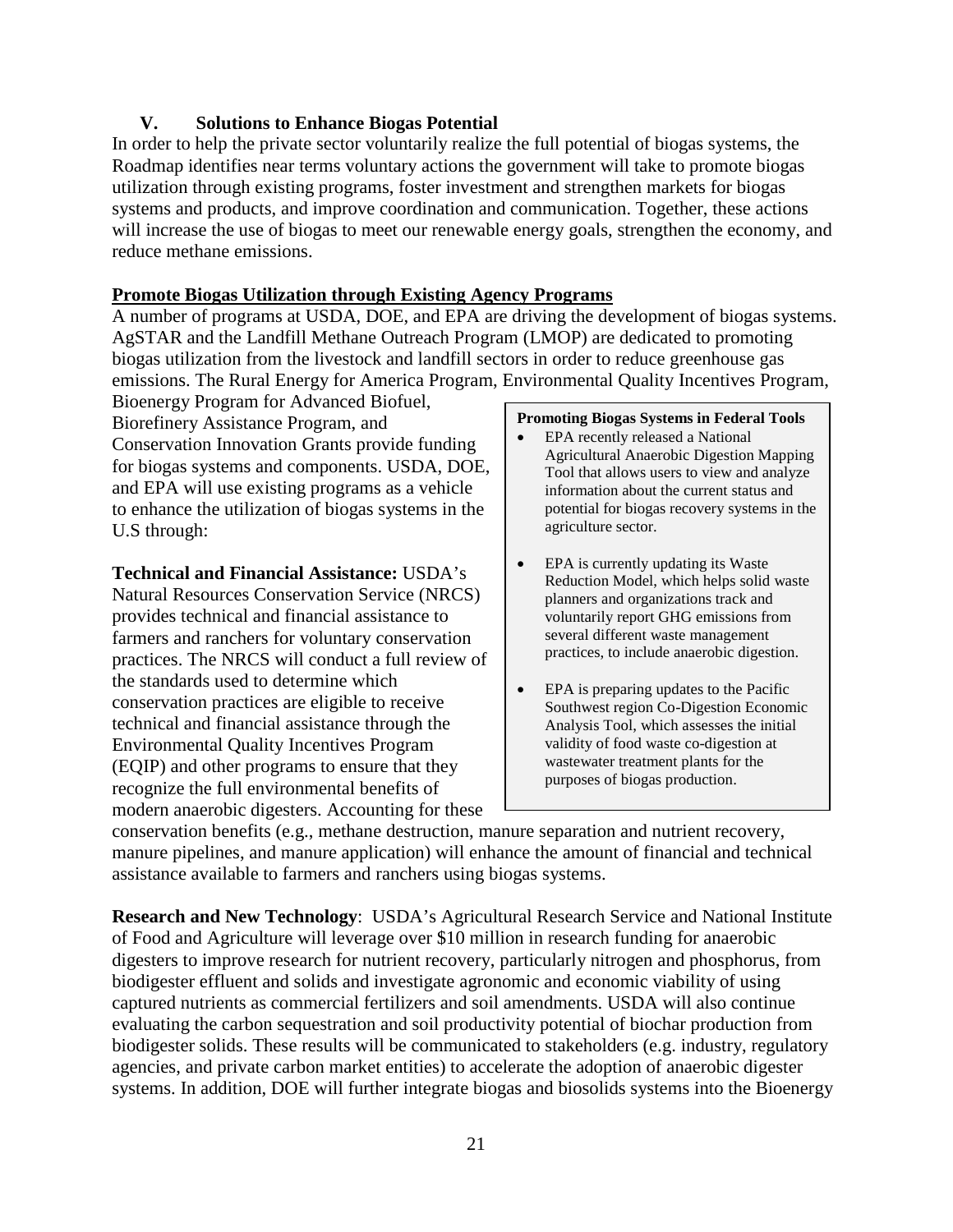Technologies Office program and develop a research plan to implement the recommendations of the Biomass Research & Development Technical Advisory Committee to accelerate development of bio-based products from biogas systems.

**Partnerships**: EPA will continue to engage stakeholders to address barriers to deploying biogas systems through existing programs, such as AgSTAR, the Landfill Methane Outreach Program, the Combined Heat and Power Partnership, and the Sustainable Materials Management program, including increasing outreach to state and regional partners on the benefits of biogas systems.

**Transportation Fuel:** DOE will include renewable natural gas from biogas as a clean energy option for research and development in the Vehicle Technology Office's Fuel and Lubricant Technologies Program to drive additional research on the utilization on biogas as a transportation fuel. DOE will also strengthen programs that support the use of renewable natural gas from biogas to compressed or liquid vehicle fuel directly; as feedstock to develop other renewable vehicle fuels (e.g., hydrogen, DME, etc.) and generate renewable liquid fuels (e.g., gasoline, diesel, jet fuel); and as a tool to increase fuel efficiency of vehicles. DOE will also increase the visibility of their existing commitment to support the use of renewable natural gas as a part of the Clean Cities Program's.

**Renewable Energy**: DOE will analyze the impact that biogas energy can have on electricity generation and fuel production in the U.S and its potential role as a drop-in biofuel and explore and map ways to integrate biogas with wind and solar for distributed renewable energy.

#### **Biogas under the Renewable Fuel Standard**

EPA has recognized the benefits of promoting net low-carbon fuels derived from biogas, and in a recent rulemaking EPA classified many sources of biogas as cellulosic feedstock for transportation fuels as part of the Renewable Fuel Standard (RFS). Cellulosic biofuels are the highest level of advanced biofuels specified in the RFS and achieve greater than 60% greenhouse gas (GHG) reductions as compared to the fossil fuels they replace. Use of biogas derived fuels in the transportation sector can substantially reduce GHG emissions and can serve to promote effective organic waste management, as well as efficient biogas production, recovery and utilization. Further, use of biogas under the RFS can improve anaerobic digester economics by allowing biogas producers to generate Renewable Identification Numbers (RINs).

http://www.epa.gov/otaq/fuels/renewablefuels/r egulations.htm

# <span id="page-22-0"></span>**Fostering Investment in Biogas Systems**

High initial project costs create a barrier for the widespread investment in biogas systems. To begin to overcome this challenge, USDA, DOE, and EPA will take the following actions:

**Propose NAICS Codes for Biogas Systems:** The lack of NAICS codes for biogas systems has prevented the collection and analysis of industry financial and technical data needed to track the performance of anaerobic digesters. To address this, the Administration will assess the efficacy of developing NAICS codes for biogas systems, and if appropriate, submit a proposal for the development of a NAICS classification for biogas systems for consideration by the Economic Classification Policy Committee and the Office of Management and Budget.

**Enhance Federal Financing:** USDA and DOE will review applicable current loan and grant programs to enhance the financing options available for biogas systems. This includes exploring unique funding strategies for which biogas could qualify, including the Rural Utility Service's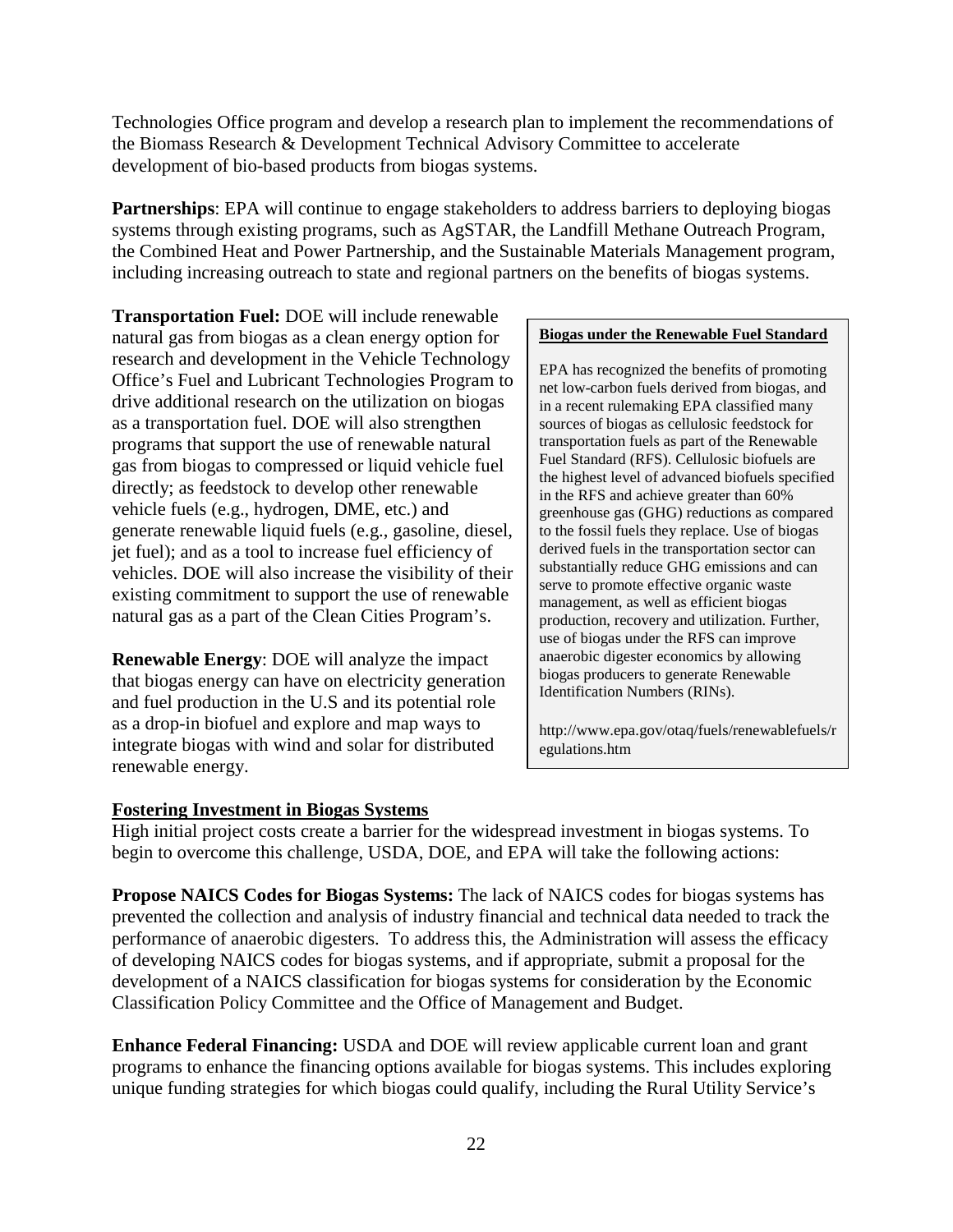Energy Efficiency Conservation Loan Program along with the traditional Electric Loan Program, and improving access to capital under the Rural Energy for America Program. USDA will also work with the financial community through its partnership with the dairy industry to help them better understand the risks of biogas projects to encourage additional investment.

Lead by Example: To further the development and deployment of biogas systems, within 90 days, the USDA and partners will review federal procurement guidelines for alternative fuel use and renewable energy procurement and provide recommendations to CEQ and OMB, including the Office of Federal Procurement Policy, for ensuring that products of biogas systems are eligible for and promoted by applicable government procurement programs.

# <span id="page-23-0"></span>**Strengthening Markets for Biogas Systems and Products**

According to investors, market unpredictability is a prime barrier to greater investment in biogas systems. Immature markets for biogas energy and products are also limiting development of this technology. To strengthen U.S. markets for biogas systems energy and their value-added, nonenergy products, such as recovered nutrients, fiber, and soil amendments, USDA, DOE, and EPA will take the following actions:

**Accelerate the Use of Biogas in Clean Energy Markets:** Already, 37 states consider biogas a renewable source of energy in their renewable energy targets. USDA, DOE, and EPA will continue to work with the appropriate state and local agencies to recognize biogas' role in supporting local and state environmental and renewable energy goals and ensure that biogas systems' contribution to greenhouse gas reductions, renewable energy generation, environmental improvements and energy security are recognized. USDA, DOE, and EPA will also review opportunities to overcome barriers to integrating biogas into electricity and renewable natural gas markets through the following mechanisms:

- o Electric utility and natural gas interconnection standards;
- o Interconnection fee structures;
- o Natural gas pipeline injection standards;
- o Fair market access and right to wheel provisions;
- o Net-metering; and
- o Current federal incentives provided for renewable energy generation.

**Promote Products of Biogas Systems:** USDA, EPA, and DOE will drive the creation of tools to broaden the market for non-energy biogas system products. These tools could include best management practices for digestate use and land application, particularly in targeted watersheds with nutrient trading potential.USDA, DOE, and EPA will also provide information on the ability of biogas system products to participate in markets that provide environmental benefits. This includes working to inform decisions that could increase the degree to which biogas receives credit related to renewable electricity, fuel, carbon reductions, and water quality improvements (e.g., RECs, RINs, carbon offsets, nutrient trading credits). USDA, DOE, and EPA will analyze markets for energy and non-energy products of biogas systems and the benefits these will generate. The energy and value-added products include:

- o Electricity, heat, renewable natural gas, vehicle fuels.
- o Nutrients, fertilizer, fiber, soil amendments.
- o Liquid biofuels, renewable chemicals, intermediaries and bio-based products.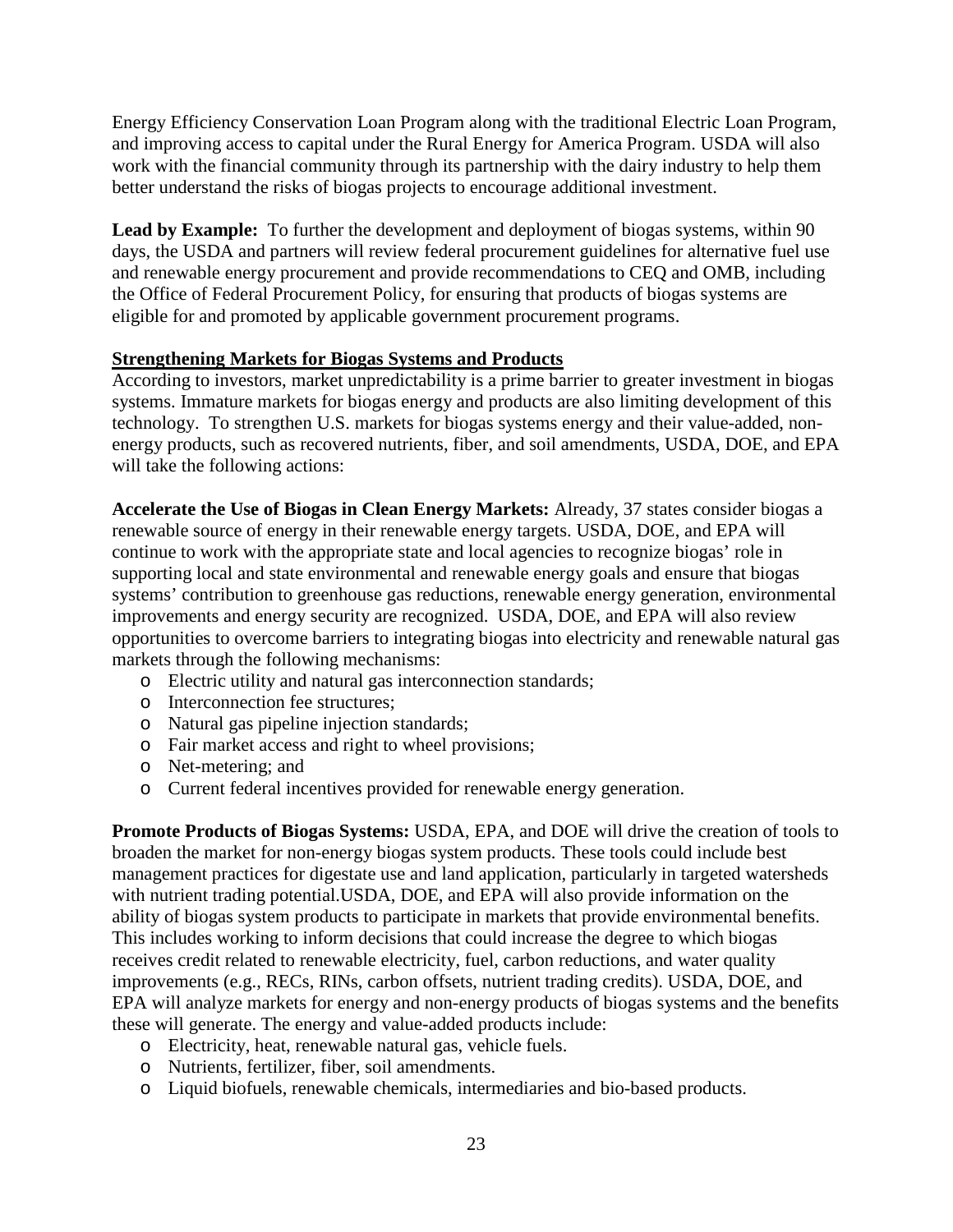# <span id="page-24-0"></span>**Improving Coordination & Communication**

Strengthening communication across Federal agencies, state and local levels of government will be imperative to increase the adoption of biogas systems. To overcome this barrier, USDA, DOE, and EPA will:

**Establish a Biogas Opportunities Roadmap Working Group:** In order to implement the strategies laid out in this document and promote strong coordination and messaging across Federal agencies, USDA will establish a Biogas Opportunities Roadmap Working Group that will include participation from DOE and EPA, as well as the dairy and biogas industry. The working group will commit to collaborating with industry to publish a progress report in August 2015 that identifies and prioritizes policies and technology opportunities to expand the biogas industry and reduce greenhouse gas emissions. A key component of this effort will be to assess existing and potential interagency cooperative structures, specifically EPA's and USDA's AgSTAR Program; DOE's and USDA's Biomass Research & Development Initiative; the EPA, USDA, and DOE "Biodigesters and Biogas" Workgroup; and the EPA, USDA, and USGS integrated nutrient management strategy.

**Improve Information Sharing:** USDA, DOE, and EPA will work together to improve existing information on biogas systems within government programs. This will include updating biogas data and links to resources that describe the benefits of biogas to reflect current knowledge and state of the industry on Federal websites. The Agencies will also provide guidance on incorporating biogas systems within existing technical assistance and market programs, including anaerobic digestion as a component of relevant project development tools. Agencies will also review current information related to renewable energy and other relevant initiatives to identify where additional coverage of biogas systems can help accelerate biogas system deployment.

**Research and Development**: USDA, DOE, and EPA will also continue to improve communication and coordination of research and development among government agencies, industry groups, and the public. Better communication of research results will aid industry's efforts to continue making advancements in the biogas sector. To initiate this process, the Biogas Opportunities Roadmap Working Group will identify research gaps in biogas and anaerobic digestion technology, including environmental benefits, market assessment, and performance standards. Examples for possible investigation could include:

- o Nutrient capture technology and markets;
- o U.S. biogas feedstock and biogas energy markets;
- o Advanced biogas technology applications such as biochemical and algae production, carbon black, nano-fibers, biochar, fuel cell, and bio-plastic;
- o Potential impact of biogas energy as first mover for other distributed renewable energy resources;
- o Standards and testing for digester performance and solid and liquid residuals quality control;
- o Biogas systems as infrastructure resiliency in municipal, natural disaster, and military applications;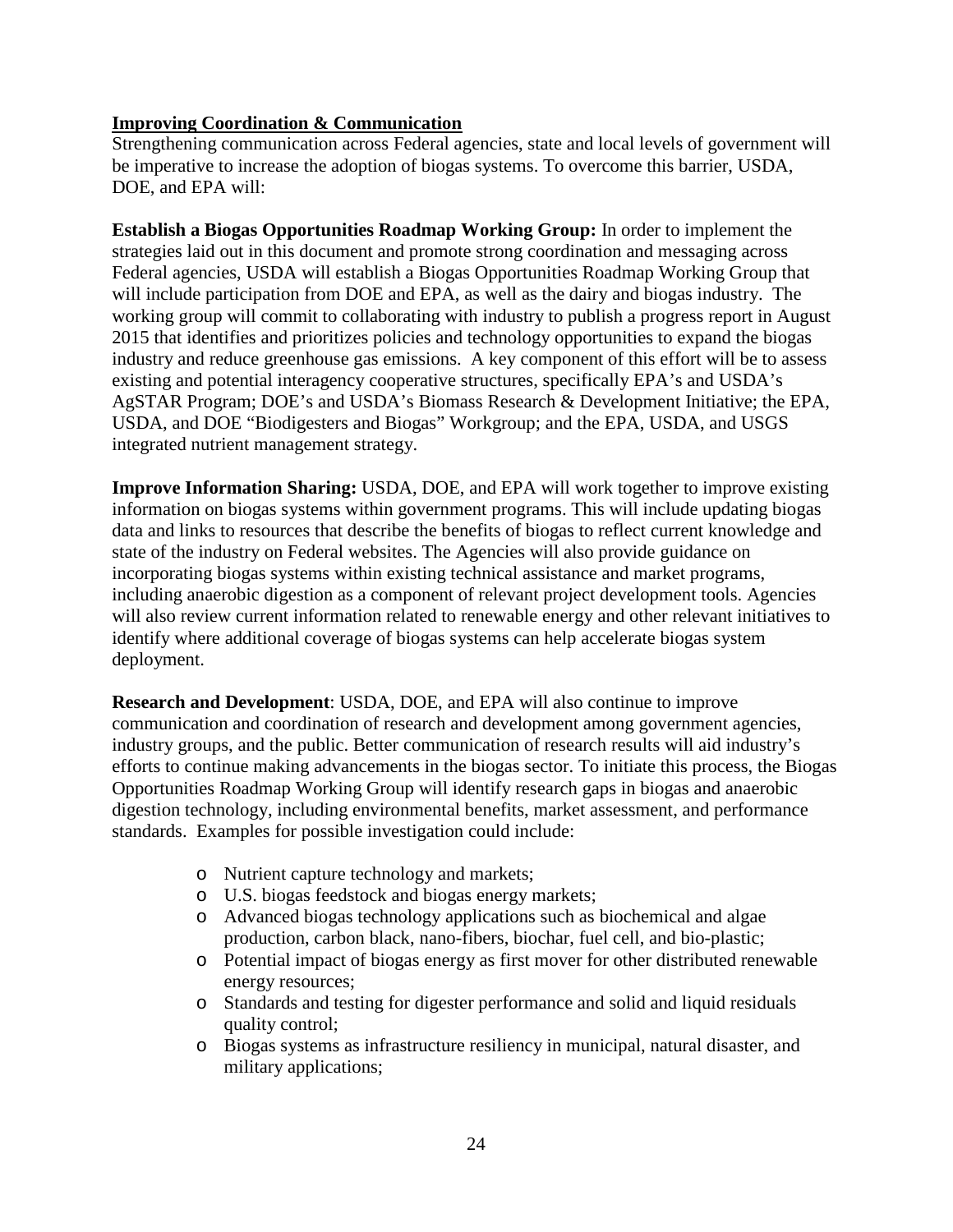- o Logistics and infrastructure requirements for organic materials diverted from landfills to farms and community waste water treatment; and
- o Biogas systems to improve rural and urban water resource recovery and treatment.

# **USDA, DOE, EPA Programs for Biogas Utilization**

USDA, EPA, and DOE have targeted programs aimed at facilitating better communication and coordination. As the actions in the Roadmap are implemented, the agencies will utilize these programs to effectively disseminate new information to interested parties. For example, USDA and EPA will use the Food Waste Challenge to educate target audiences, especially organic waste generators, on the benefits of organics recycling using biogas systems. Additional examples of existing programs include:

USDA has programs from applied research to end use markets and financial and technical assistance programs to assist in deployment and assistance on biogas systems and, since 2009, has worked closely with the Dairy Industry to capture triple-bottom-line benefits with biogas systems. USDA's primary programs for funding biogas systems are the Rural Energy for America Program, the Environmental Quality Incentives Program, Bioenergy Program for Advanced Biofuel, Biorefinery Assistance Program, and Conservation Innovation Grant, among others. Information on these programs, past investments and other tools for project development can be found at [www.USDA.gov/Energy.](http://www.usda.gov/Energy)

EPA currently provides a wide range of information related to biogas systems, including educational materials describing biogas systems and their benefits, profiles of biogas facilities, and technical information and tools to help stakeholders evaluate the feasibility of potential biogas projects. More information on these tools can be found at [www.epa.gov/agstar.](http://www.epa.gov/agstar)

DOE is developing advanced "drop-in" biofuels, which take advantage of existing infrastructure by providing nearly identical biobased substitutes for derived intermediates gasoline, diesel fuel, jet fuel, and chemicals and other products from crude oil. DOE has also made pioneering advances to reduce costs and establish best practices for harvesting, handling, and preprocessing a variety of crops for energy production. DOE's Bioenergy Technologies Office is focused on forming cost-share partnerships with key stakeholders to develop and demonstrate technologies for advanced biofuels production from lignocellulosic and algal biomass and waste streams. Additional information can be found at:

<http://energy.gov/eere/transportation/bioenergy> [http://www1.eere.energy.gov/financing/current\\_opportunities.html](http://www1.eere.energy.gov/financing/current_opportunities.html)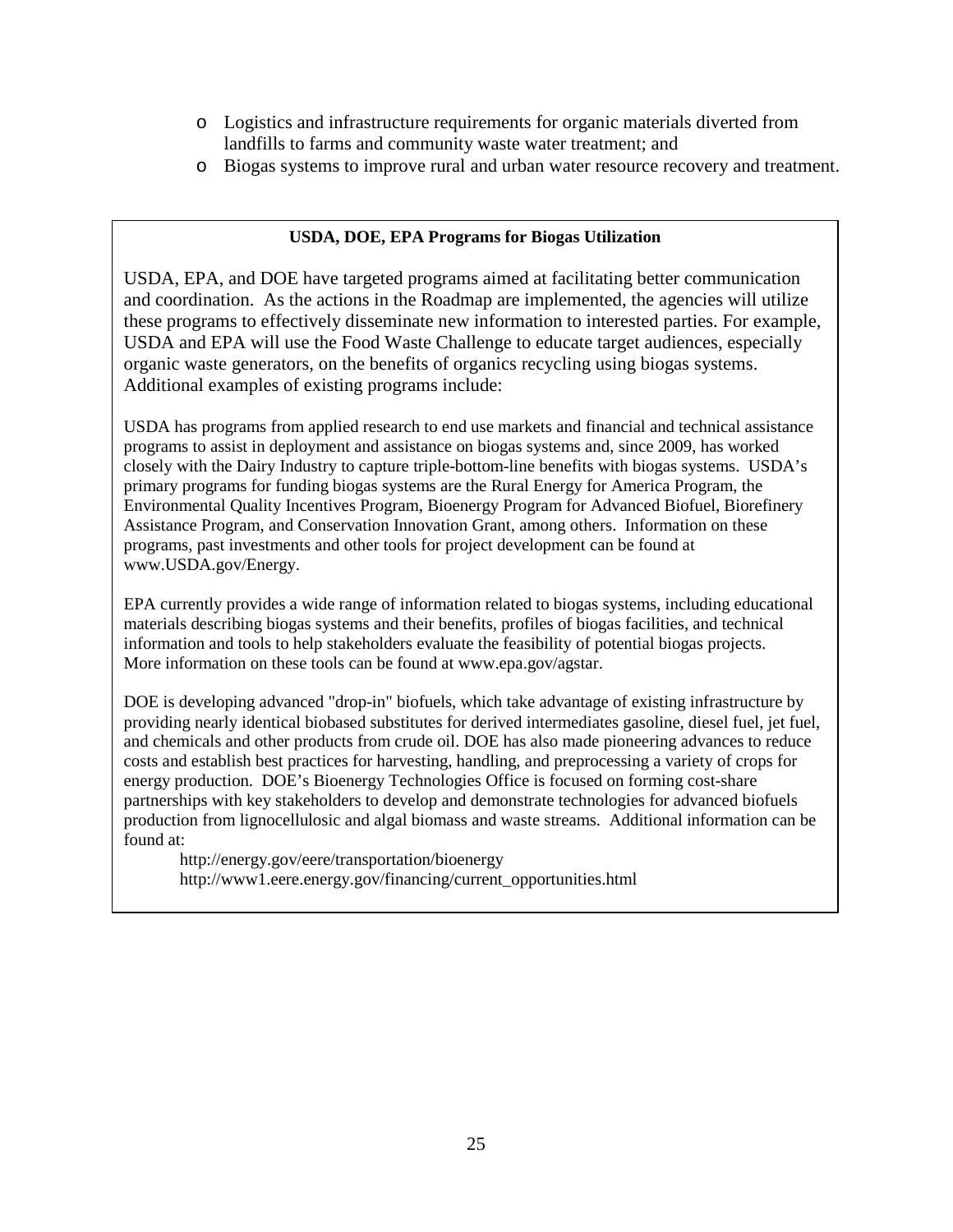# **VI. Conclusion**

<span id="page-26-0"></span>Developing a viable biogas industry in the United States can boost the economy and provide a reliable, distributed source of renewable energy while reducing greenhouse gas emissions. Increasing production of biogas not only supports President Obama's Climate Action Plan goal of cutting methane emissions, but it also increases energy independence and security.

Biogas systems are currently installed primarily to manage wastes, but can also improve profitability for operations through energy and co-product sales, nutrient recovery and avoided energy costs. These new revenue streams come along with the added benefits of reducing greenhouse gas emissions, improving water quality, and limiting odors. Although 2,000 sites operate today, more than 11,000 additional biogas systems could be employed to handle organic waste and produce energy and biogas system co-products. Biogas can play a critical role in the sustainability and viability of communities throughout the U.S.

Realizing the full potential for the biogas industry will require support from federal agencies, greater investment, expanded markets for biogas and biogas products, and increased research and development. The benefits of biogas systems are clear. The task ahead is to reduce barriers and promote financial opportunities to move forward in developing a robust biogas industry.